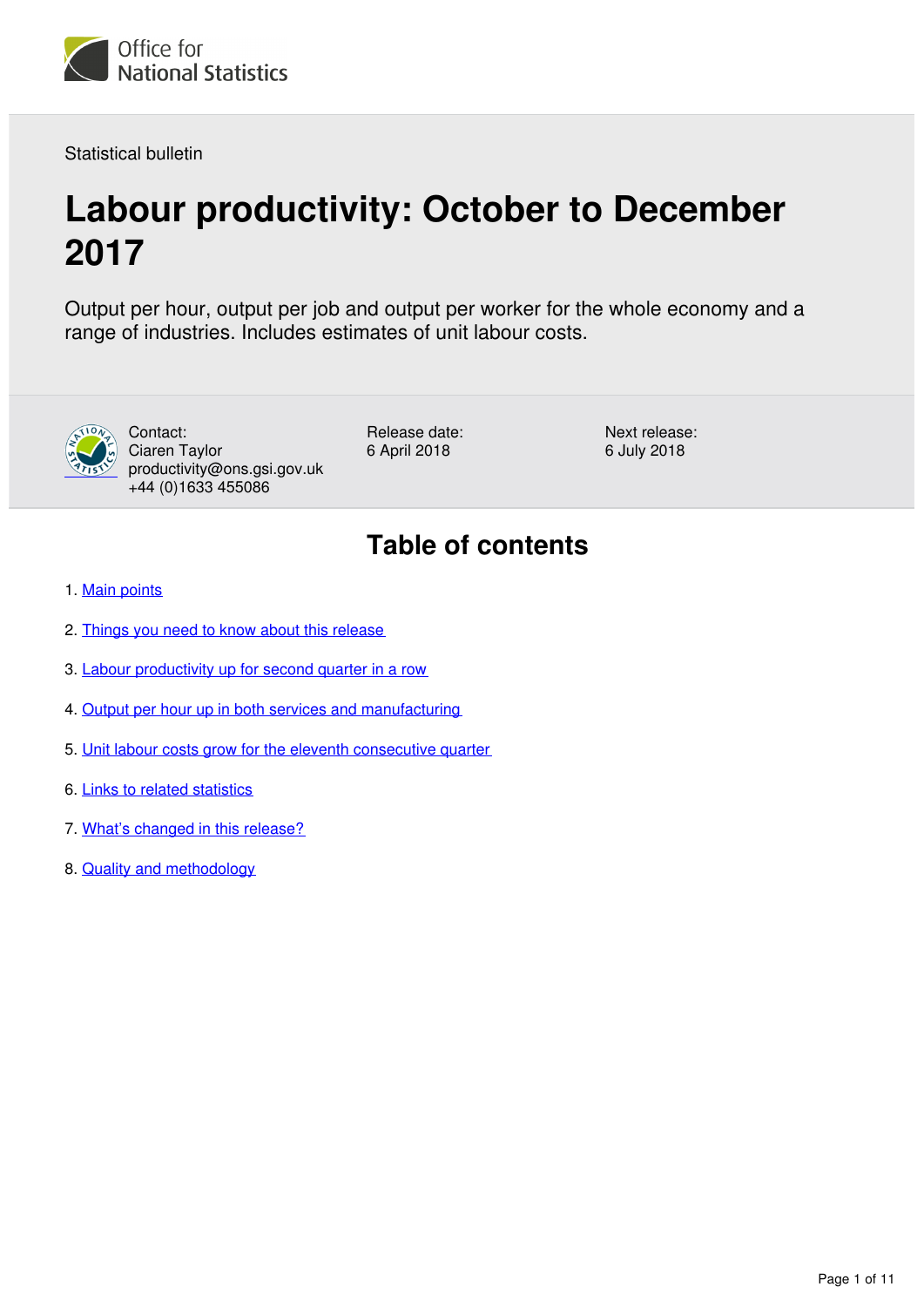# <span id="page-1-0"></span>**1 . Main points**

- UK labour productivity, as measured by output per hour, is estimated to have grown by 0.7% from Quarter 3 (July to Sept) 2017 to Quarter 4 (Oct to Dec) 2017; this is the second quarter in a row that output per hour grew, after falling in the first half of 2017.
- By contrast, output per worker and output per job both grew by 0.1% between the third and fourth quarter; the difference between these two measures and output per hour reflects a fall in average hours per job and per worker.
- In output per hour terms labour productivity grew in both services and manufacturing industries; services productivity grew by 0.3% on the previous quarter and manufacturing productivity grew by 2.6%.
- Earnings and other labour costs growth outpaced productivity growth, resulting in unit labour cost (ULC) growth of 2.1% in the year to Quarter 4 2017, up from the 1.4% growth in the year to Quarter 3 2017.

# <span id="page-1-1"></span>**2 . Things you need to know about this release**

This release reports labour productivity estimates for Quarter 4 (Oct to Dec) 2017 for the whole economy and a range of industries, together with estimates of unit labour costs. Productivity is important as it is considered to be a driver of long-run changes in average living standards.

This edition forms part of our quarterly productivity bulletin, which also includes an *[overarching commentary](https://www.ons.gov.uk/employmentandlabourmarket/peopleinwork/labourproductivity/articles/ukproductivityintroduction/previousReleases)*, [quarterly estimates of public service productivity](https://www.ons.gov.uk/employmentandlabourmarket/peopleinwork/labourproductivity/articles/quarterlypublicserviceproductivityexperimentalstatistics/previousReleases) and articles on productivity-related topics and data.

Labour productivity is calculated by dividing output by labour input. Output refers to gross value added (GVA), which is an estimate of the volume of goods and services produced by an industry, and in aggregate for the UK as a whole. Labour inputs in this release are measured in terms of workers, jobs ("productivity jobs") and hours worked ("productivity hours").

This release also reports estimates of unit labour costs (ULCs), which capture the full labour costs – including social security and employers' pension contributions – incurred in the production of a unit of economic output. Labour costs make up around two-thirds of the overall cost of production of UK economic output. Changes in labour costs are therefore a large factor in overall changes in the cost of production. If increases in labour costs are not reflected in the volume of output, this can put upward pressure on the prices of goods and services, therefore this is a closely watched indicator of inflationary pressure in the economy.

The equations for labour productivity and ULCs can be found in the Quality and methodology section of this release.

The output statistics in this release are consistent with the latest [Quarterly national accounts](https://www.ons.gov.uk/economy/grossdomesticproductgdp/bulletins/quarterlynationalaccounts/previousReleases) published on 29 March 2018. Note that productivity in this release does not refer to [gross domestic product \(GDP\) per person](https://www.ons.gov.uk/peoplepopulationandcommunity/personalandhouseholdfinances/incomeandwealth/bulletins/economicwellbeing/previousReleases), which is a measure that includes people who are not in employment.

The labour input measures used in this release are consistent with the latest [labour market statistics](https://www.ons.gov.uk/employmentandlabourmarket/peopleinwork/employmentandemployeetypes/bulletins/uklabourmarket/previousReleases) as described further in the Quality and methodology section of this bulletin. Data in this release reflect revisions to GVA and income data incorporated in the latest Quarterly national accounts[.](https://www.ons.gov.uk/economy/grossdomesticproductgdp/bulletins/quarterlynationalaccounts/previousReleases)

Unless otherwise stated all figures are seasonally adjusted.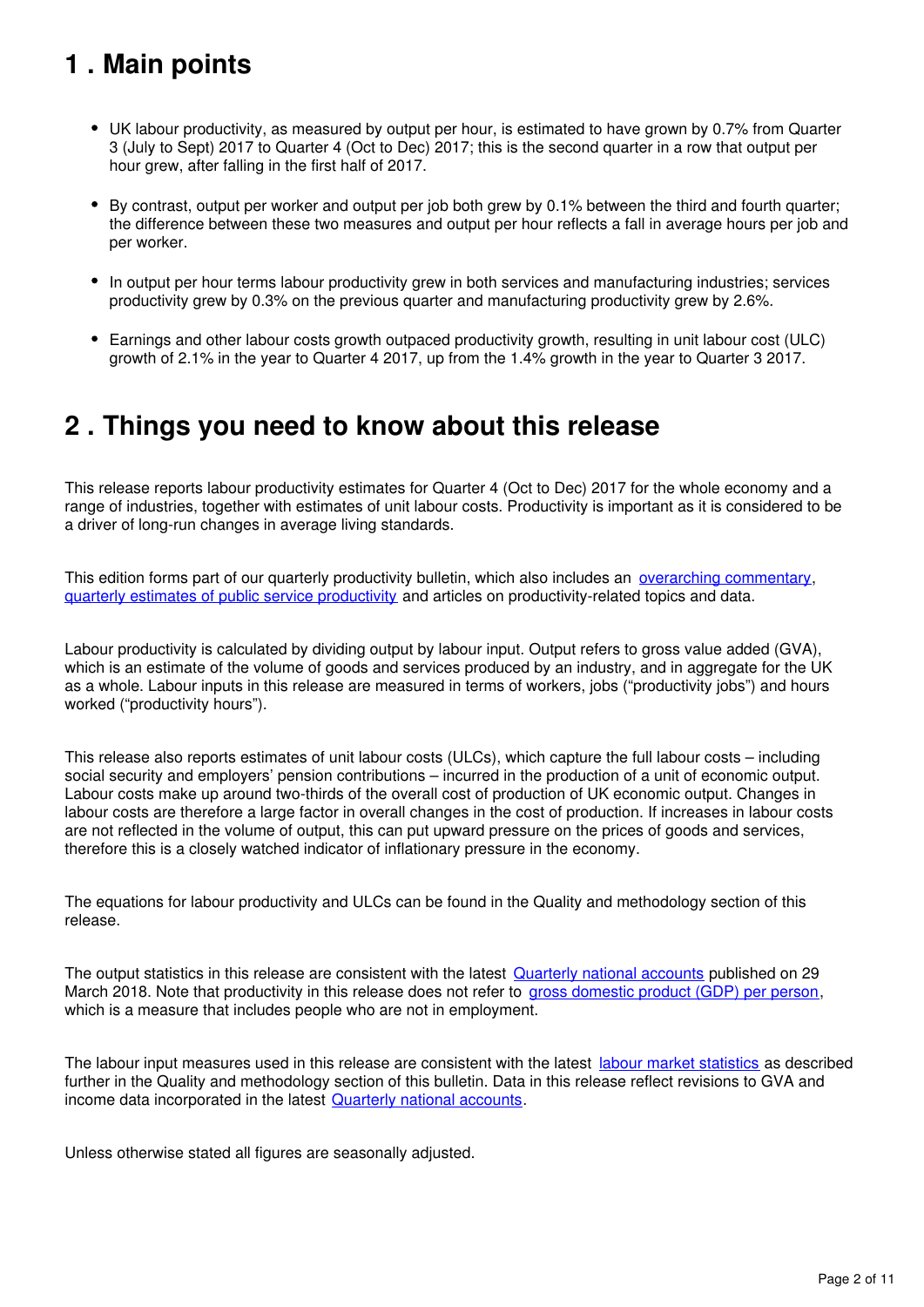The next labour productivity bulletin (released 6 July 2018) will include some analysis of a number of methodological changes, previously consulted upon and agreed at user group meetings held last year and earlier this year. This will precede the adoption of these methods changes in the following release in October 2018. More information on these will be included alongside the next bulletin.

# <span id="page-2-0"></span>**3 . Labour productivity up for second quarter in a row**

Labour productivity on an output per hour basis – our headline measure – grew by 0.7% in Quarter 4 (Oct to Dec) 2017. This was the second quarterly increase in a row and left productivity 1.8% above its peak in Quarter 4 2007 prior to the economic downturn. Productivity for Quarter 4 2017 was 1.0% above the post-downturn peak that occurred in Quarter 4 2016. By contrast, output per worker and output per job both grew by 0.1% between the third and fourth quarter; the difference between these two measures and output per hour reflects a fall in average hours per job and per worker.

An increase of 0.7% is slightly higher than the average quarterly rate of productivity growth in the decade prior to the 2008 economic downturn, since when UK productivity growth has been subdued. This sustained stagnation, often referred to as the "productivity puzzle", contrasts with patterns following previous UK economic downturns when productivity initially fell, but subsequently recovered to the previous trend rate of growth. There is wide and varied economic debate regarding the causes of this puzzle and further analysis of recent UK productivity trends canbe found in the [January 2016](https://www.ons.gov.uk/economy/nationalaccounts/uksectoraccounts/articles/economicreview/january2016), May 2016 and June 2016 Economic Reviews, as well as in several standalone articles including: [What is the productivity puzzle?](http://visual.ons.gov.uk/productivity-puzzle/), The productivity conundrum, explanations and preliminary [analysis](http://webarchive.nationalarchives.gov.uk/20160105160709/http:/www.ons.gov.uk/ons/rel/elmr/the-productivity-conundrum/explanations-and-preliminary-analysis/art-explanations-and-preliminary-analysis.html) and [The productivity conundrum, interpreting the recent behaviour of the economy.](http://webarchive.nationalarchives.gov.uk/20160105160709/http:/www.ons.gov.uk/ons/rel/elmr/the-productivity-conundrum/interpreting-the-recent-behaviour-of-the-economy/art-interpreting-the-recent-behaviour-of-the-economy.html)

This puzzle is shown in Figure 1, which presents two alternative measures of productivity – output per hour and output per worker – alongside their projected 1994 to 2007 trends. Following years of steady growth, each measure peaked prior to and fell during the economic downturn. However, due to a strong labour market [performance accompanying a relatively weak recovery in output growth,](https://www.ons.gov.uk/economy/economicoutputandproductivity/productivitymeasures/articles/gdpandthelabourmarket) productivity has not returned to its predownturn trend. Productivity in Quarter 4 2017, as measured by output per hour, was 16.4% below its predownturn trend – or, equivalently, productivity would have been 19.6% higher had it followed this pre-downturn trend<sup>1</sup>.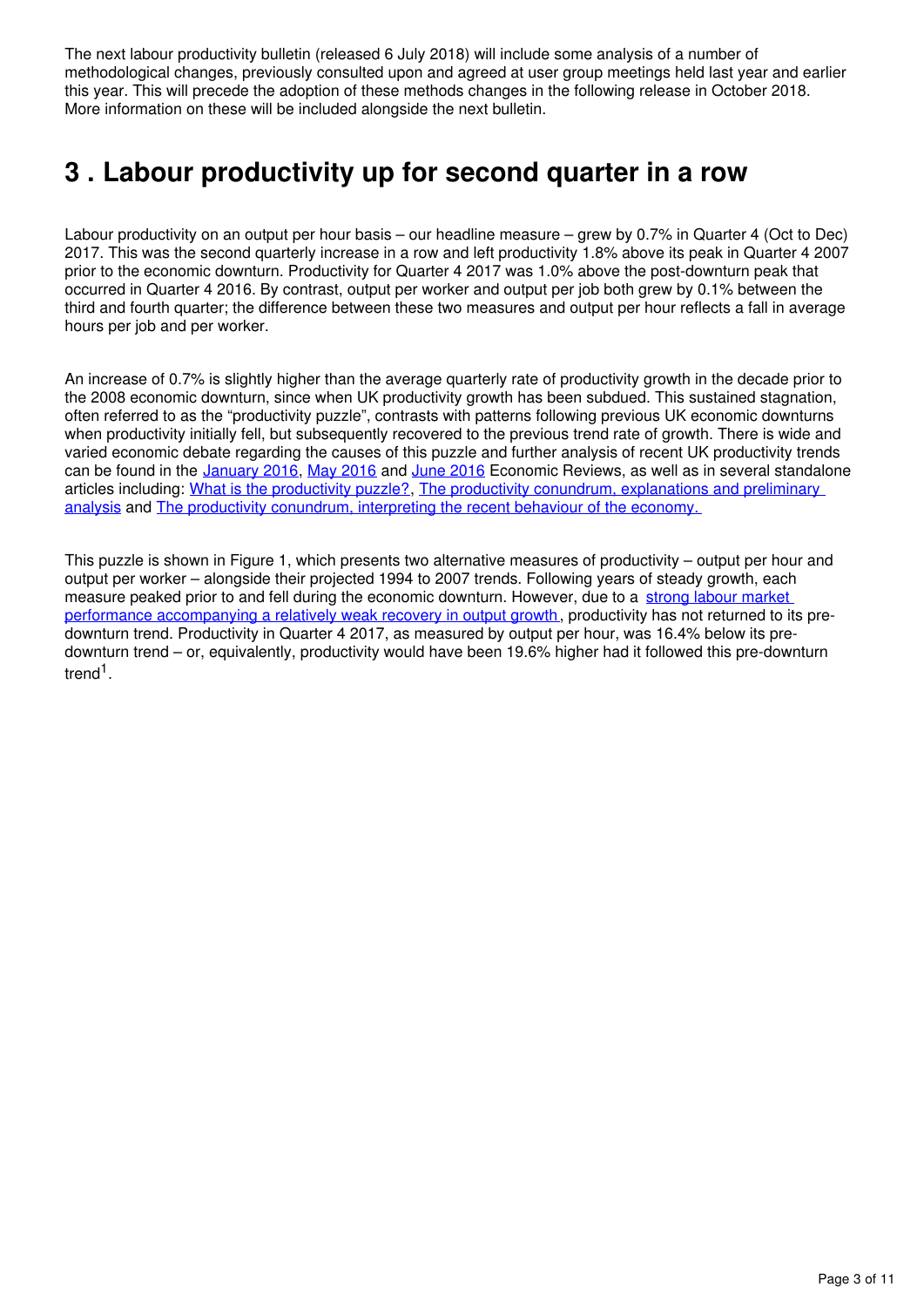#### **Figure 1: Output per hour and output per worker**

#### **Seasonally adjusted, Quarter 1 (Jan to Mar) 1994 to Quarter 4 2017, UK**

## Figure 1: Output per hour and output per worker

Seasonally adjusted, Quarter 1 (Jan to Mar) 1994 to Quarter 4 2017, UK



#### **Source: Office for National Statistics**

Figure 2 breaks down the growth in productivity between Quarter 1 (Jan to Mar) 2008 and Quarter 4 2017 into contributions from different industry groupings and an "allocation effect" due to changes in the share of output and labour in each grouping. All else being equal, stronger (weaker) productivity growth in any given industry, or a movement of output and labour towards (away from) higher productivity industries will tend to increase (reduce) aggregate productivity growth.

Non-financial services were the main positive contributor to productivity growth over this period, partly offset by negative contributions from non-manufacturing production and finance. The negative allocation effect – suggesting that output and labour have been moving away from higher to lower productivity industries in recent years – partly captures the falling share of output in mining and quarrying, which has among the highest levels of productivity of UK industry; partially a result of the falling reserves of oil and gas in the North Sea. Although negative for the period as a whole, the allocation effect was initially positive following the downturn, but [turned](https://www.ons.gov.uk/employmentandlabourmarket/peopleinwork/labourproductivity/articles/ukproductivityintroduction/jantomar2017#labour-productivity)  [negative in recent years](https://www.ons.gov.uk/employmentandlabourmarket/peopleinwork/labourproductivity/articles/ukproductivityintroduction/jantomar2017#labour-productivity).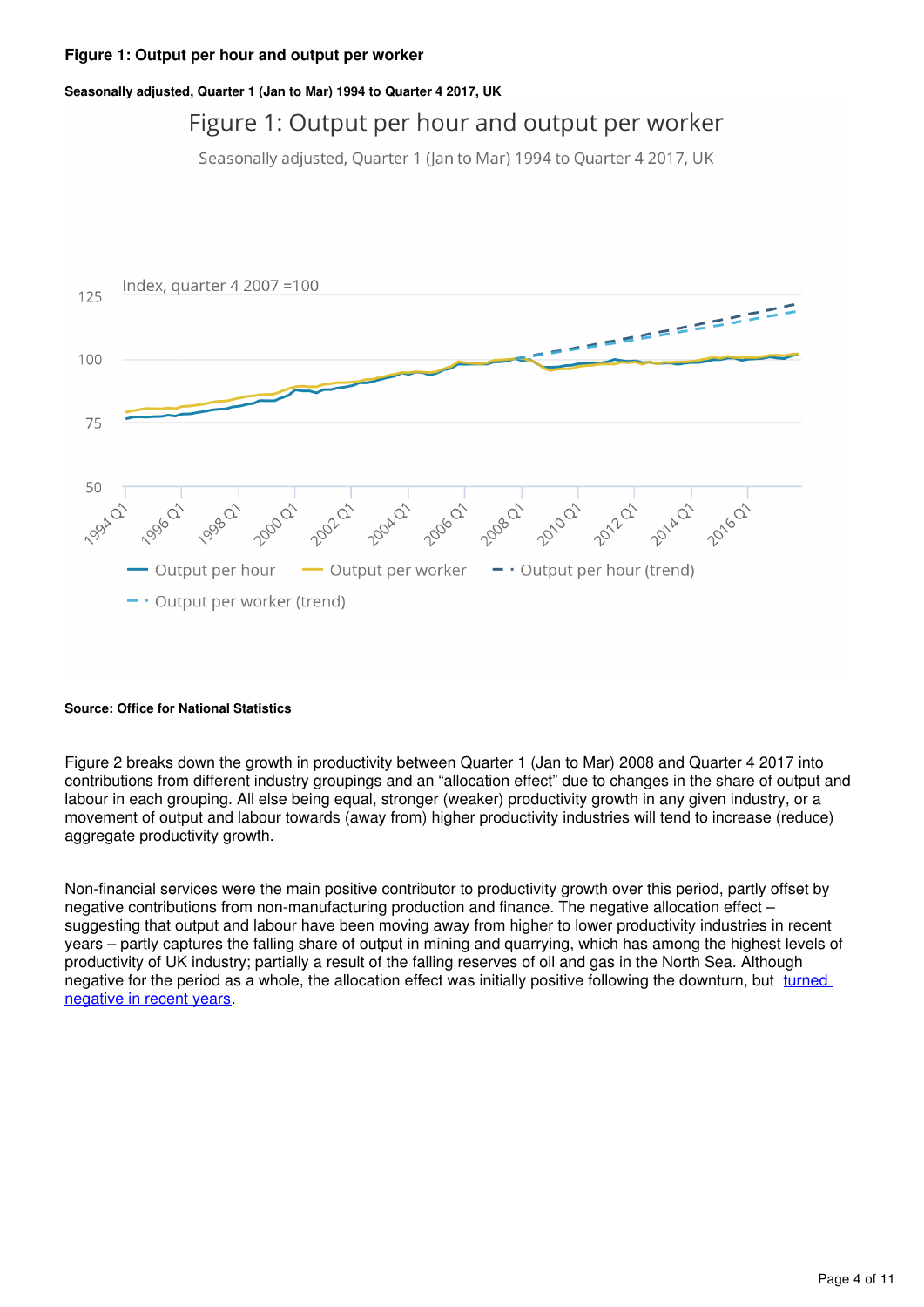#### **Figure 2: Contributions to growth of whole economy output per hour**

#### **Seasonally adjusted, cumulative quarterly changes, Quarter 1 (Jan to Mar) 2008 to Quarter 4 2017, UK**

### Figure 2: Contributions to growth of whole economy output per hour

Seasonally adjusted, cumulative quarterly changes, Quarter 1 (Jan to Mar) 2008 to Quarter 4 2017, UK



#### **Source: Office for National Statistics**

#### **Notes:**

1. Non-manufacturing production refers to: agriculture, forestry and fishing; mining and quarrying; electricity, gas, steam and air-conditioning supply; and water supply, sewerage, waste management and remediation activities.

### **Notes for: Labour productivity up for second quarter in a row**

1. Differences between these two measures are due to differences in the denominator used in the calculation. Using the actual output per hour series as the denominator, rather than the trend series, results in a higher percentage gap. This is due to the actual series being lower than the trend series post-downturn.

## <span id="page-4-0"></span>**4 . Output per hour up in both services and manufacturing**

Services output per hour grew by 0.3% in Quarter 4 (Oct to Dec) 2017, with output growing faster than hours worked over the period. In manufacturing, labour productivity grew by 2.6%, with output growth combining with a fall in hours worked over the quarter.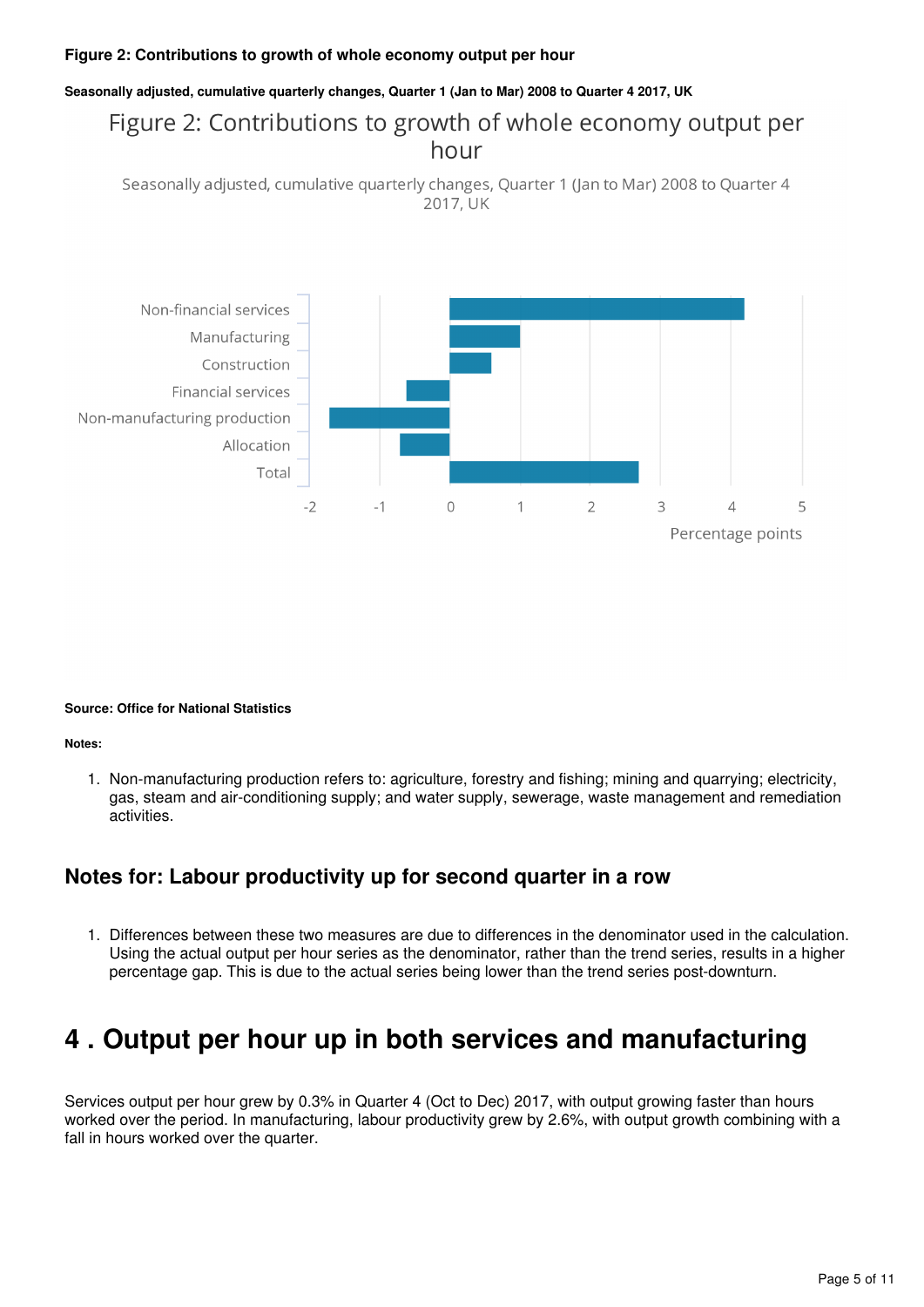Figure 3 examines longer-term trends, showing output per hour and its components since Quarter 1 (Jan to Mar) 2008. Services are represented in the first panel, while manufacturing is represented in the second. Manufacturing output per hour has been more volatile than services in recent years. This reflects a degree of divergence in manufacturing between gross value added (GVA) and hours, most noticeable in 2009 and 2011 to 2012, whereas in services, GVA and hours follow fairly similar trends.

#### **Figure 3: Components of services and manufacturing productivity measures**

#### **Seasonally adjusted, UK, Quarter 1 (Jan to Mar) 2007 to Quarter 4 2017**



# <span id="page-5-0"></span>**5 . Unit labour costs grow for the eleventh consecutive quarter**

Unit labour costs (ULCs) reflect the full labour costs, including social security and employers' pension contributions, incurred in the production of a unit of economic output. Changes in labour costs are a large factor in overall changes in the cost of production. If increased costs are not reflected in increased output, for instance, this can put upward pressure on the prices of goods and services – sometimes referred to as "inflationary pressure". ULCs grew by 2.1% in the year to Quarter 4 (Oct to Dec) 2017, reflecting a larger percentage increase in labour costs per hour than output per hour. This was the largest increase in ULCs since Quarter 1 (Jan to Mar) 2017.

Figure 4 shows changes in ULCs since Quarter 1 2008 on a quarter on same quarter a year earlier basis. The bars represent the contribution to changes in ULCs from changes in labour costs per hour and changes in output per hour. Holding other factors constant, increasing output per hour reduces ULCs – as total labour costs remain constant while output rises. As a result, output per hour has its sign reversed in Figure 4. In this presentation, positive (negative) output per hour growth has a negative (positive) effect on ULC growth.

While growth in ULCs has been broadly positive since the onset of the economic downturn, averaging around 1.6% since Quarter 1 2008, there has been substantial variation during this period. During the recent economic downturn, ULCs began to grow at a relatively high rate, reaching a peak of 6.0% by the end of the downturn in Quarter 2 (Apr to June) 2009 and remaining elevated until Quarter 1 2010. Figure 4 shows that the initial increase in ULC growth during the downturn was driven by falling output per hour, but from Quarter 2 2009 onwards, increasing labour costs per hour were the driving factor. Following the downturn, growth in ULCs began to slow, eventually becoming negative in Quarter 4 2010.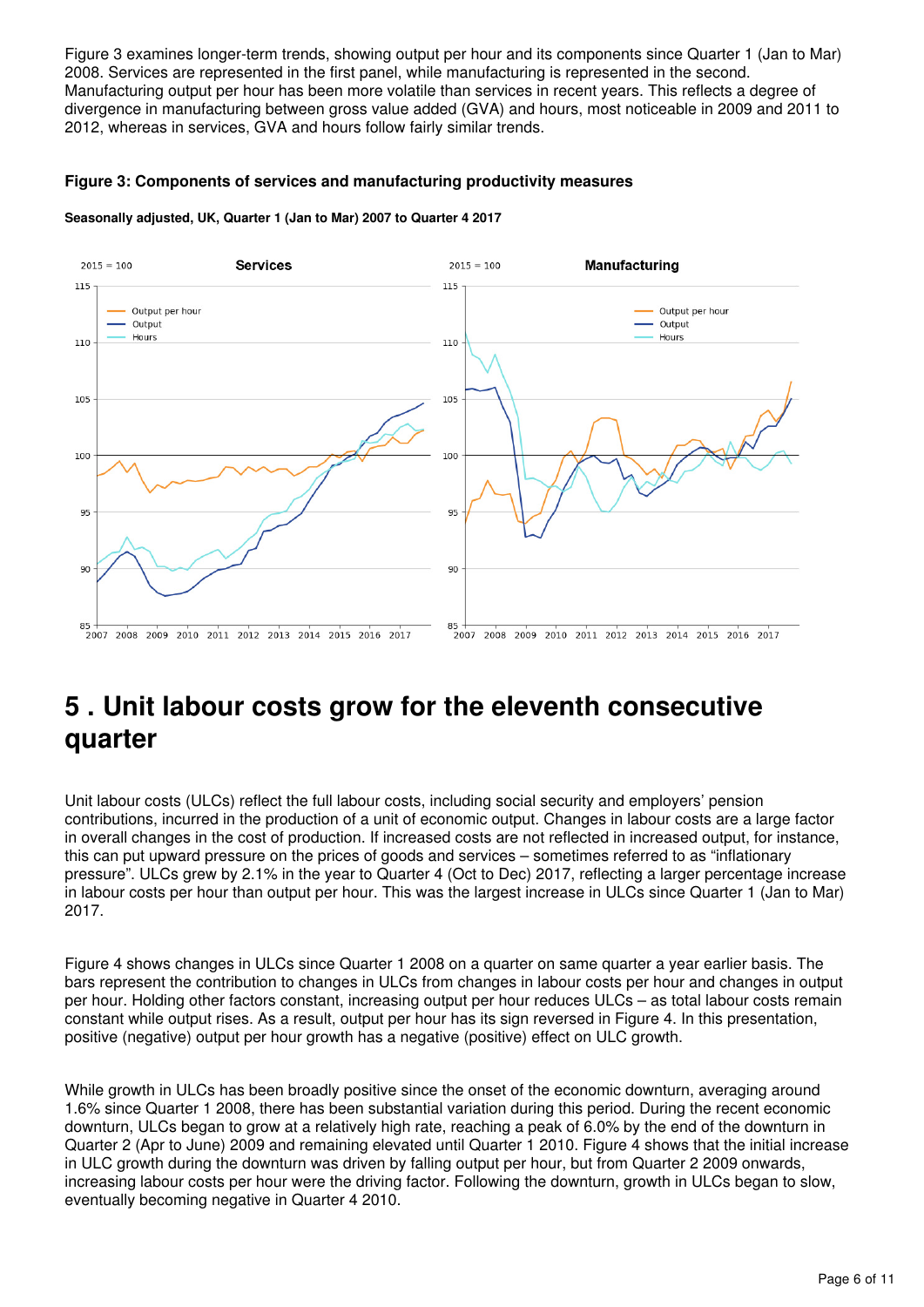Following a period of low or negative growth, ULC growth has been around 2% for the past two years. This increase broadly reflects higher hourly labour cost growth, with relatively little offsetting output per hour growth.

#### **Figure 4: Whole economy unit labour costs and their compositions, growth on quarter a year ago**

#### **Seasonally adjusted, UK, Quarter 1 (Jan to Mar) 2008 to Quarter 4 2017**

### Figure 4: Whole economy unit labour costs and their compositions, growth on quarter a year ago

Seasonally adjusted, UK, Quarter 1 (Jan to Mar) 2008 to Quarter 4 2017



#### **Source: Office for National Statistics**

#### **Notes:**

1. Labour costs per hour estimates will differ from those in our Index of Labour Costs per Hour bulletin, due to differences in methodology.

## <span id="page-6-0"></span>**6 . Links to related statistics**

- [UK productivity introduction: October to December 2017](https://www.ons.gov.uk/economy/economicoutputandproductivity/productivitymeasures/bulletins/internationalcomparisonsofproductivityfinalestimates/previousReleases) draws together the headlines of the productivity releases into a single release, providing additional analysis of our productivity statistics (published 6 April 2018).
- [Labour productivity: October to December 2017](http://www.oecd.org/std/oecdmaineconomicindicatorsmei.htm) contains the latest estimates of labour productivity for the whole economy and a range of industries, together with estimates of unit labour costs (published 6 April 2018).
- [Quarterly UK public service productivity \(experimental statistics\): October to December 2017](https://www.ons.gov.uk/economy/economicoutputandproductivity/productivitymeasures/articles/multifactorproductivityestimates/experimentalestimatestoquarter2apriltojune2017) contains the latest experimental estimates for quarterly UK total public service productivity, inputs and output (published 6 April 2018).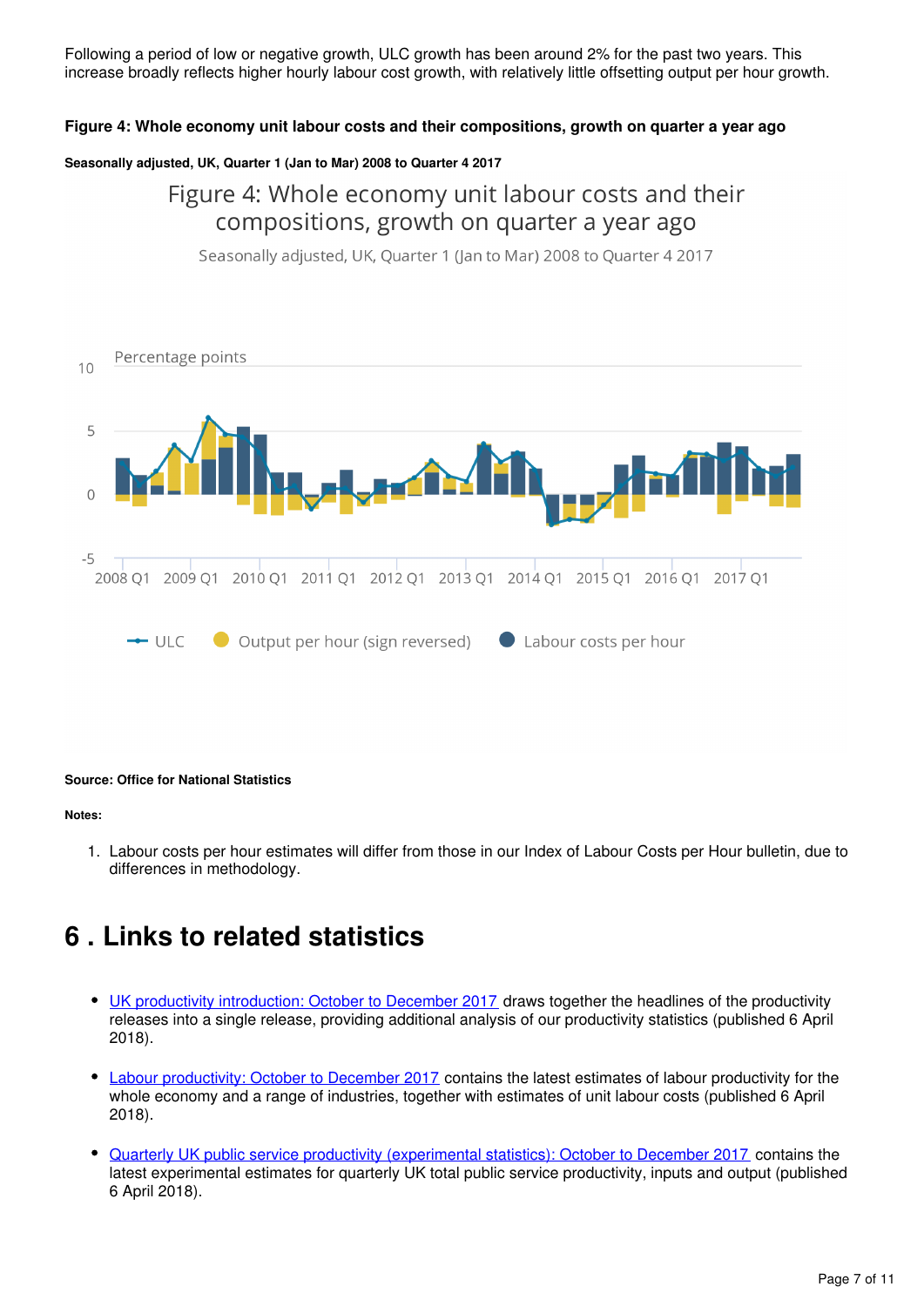- [International comparisons of UK productivity \(ICP\), final estimates: to 2016](http://www.conference-board.org/data/economydatabase) presents an international comparison of labour productivity across the G7 nations, in terms of growth in GDP per hour and GDP per worker (published 6 April 2017).
- [Introducing industry-by-region labour metrics and productivity](https://www.ons.gov.uk/economy/economicoutputandproductivity/productivitymeasures/articles/multifactorproductivityestimates/previousReleases) presents new, experimental industry-byregion productivity metrics; this includes measures of hours worked, jobs, and accompanying productivity measures for the SIC letter industries in the NUTS1 regions (published 6 April 2018).
- [Quarterly multi-factor productivity: Progress to date and next steps](https://www.ons.gov.uk/economy/nationalaccounts/uksectoraccounts/articles/economicreview/previousReleases) details the methodology used to compile quarterly multi-factor productivity and sets out plans to reduce the time taken in producing these estimates and increasing the industry granularity (published 6 April 2018).
- [Quarterly Multi-factor productivity \(MFP\), \(experimental estimates\): to Q2 2017](https://www.ons.gov.uk/employmentandlabourmarket/peopleinwork/earningsandworkinghours/bulletins/indexoflabourcostsperhourilch/previousReleases) decomposes output growth into the contributions that can be accounted for by labour and capital inputs; the contribution of labour is further decomposed into quantity (hours worked) and quality dimensions (published 6 April 2018).
- [Management practices and productivity in British production and services industries initial results from the](https://www.ons.gov.uk/economy/economicoutputandproductivity/publicservicesproductivity)  [Management and Expectations Survey: 2016](https://www.ons.gov.uk/economy/economicoutputandproductivity/publicservicesproductivity) Results from the second wave of a pilot survey, the Management and Expectations Survey, which gathered information on British management practices and firms' expectations for future growth (published 6 April 2018).
- [Public service productivity estimates: total public service, UK: 2015](http://webarchive.nationalarchives.gov.uk/20160105160709/http:/www.ons.gov.uk/ons/guide-method/method-quality/specific/economy/productivity-measures/productivity-articles/index.html) presents updated measures of output, inputs and productivity for public services in the UK between 1997 and 2014, in addition to new estimates for 2015 (published 5 January 2018).
- [Public service productivity estimates: healthcare, 2015](https://www.ons.gov.uk/economy/economicoutputandproductivity/productivitymeasures/methodologies/productivityhandbook) presents updated estimates of output, inputs and productivity for public service healthcare in the UK between 1995 and 2014, in addition to new estimates for 2015 (published 5 January 2018).
- [International comparisons of labour productivity by industry: 2014](https://www.ons.gov.uk/economy/economicoutputandproductivity/productivitymeasures/articles/internationalcomparisonsoflabourproductivitybyindustry/2014) uses new production-side PPPs to present estimates of labour productivity for 29 European countries across 10 industries on a GVA per hour worked basis (published 6 October 2017).
- [Quality adjusted labour input: UK estimates to 2016](https://www.ons.gov.uk/economy/economicoutputandproductivity/productivitymeasures/articles/qualityadjustedlabourinput/ukestimatesto2016) presents updated estimates of quality adjusted labour input (QALI) for the whole economy and for the market sector (published 6 October 2017).
- [Foreign direct investment and labour productivity: a micro-data perspective: 2012 to 2015](https://www.ons.gov.uk/economy/economicoutputandproductivity/productivitymeasures/articles/foreigndirectinvestmentandlabourproductivityamicrodataperspective/2012to2015) examines the composition of firms with foreign direct investment (FDI) in Great Britain between 2012 and 2015, and their productivity outcomes compared with firms with no FDI relationships (published 6 October 2017).
- [Introducing division level labour productivity estimates](https://www.ons.gov.uk/economy/economicoutputandproductivity/productivitymeasures/articles/introducingdivisionlevellabourproductivityestimates/july2017) provides an overview of new and experimental estimates of labour productivity at the two-digit SIC industry level for the UK and provides some initial analysis demonstrating trends in the data (published 5 July 2017).
- [Understanding firms in the bottom 10% of the labour productivity distribution in Great Britain: "the](https://www.ons.gov.uk/economy/economicoutputandproductivity/productivitymeasures/articles/understandingfirmsinthebottom10ofthelabourproductivitydistributioningreatbritain/jantomar2017)  [laggards", 2003 to 2015](https://www.ons.gov.uk/economy/economicoutputandproductivity/productivitymeasures/articles/understandingfirmsinthebottom10ofthelabourproductivitydistributioningreatbritain/jantomar2017) examines the characteristics of businesses in the bottom 10% of the labour productivity distribution in terms of their size, age, industry and location, between 2003 and 2015 (published 5 July 2017).
- [Multi-factor productivity estimates: Experimental estimates to 2015](https://www.ons.gov.uk/economy/economicoutputandproductivity/productivitymeasures/articles/multifactorproductivityestimates/experimentalestimatesto2015) decomposes output growth into the contributions that can be accounted for by labour and capital inputs; the contribution of labour is further decomposed into quantity (hours worked) and quality dimensions (published 5 April 2017).
- [Developing new measures of infrastructure investment: July 2017](https://www.ons.gov.uk/economy/economicoutputandproductivity/productivitymeasures/articles/developingnewmeasuresofinfrastructureinvestment/july2017) is the first in a series of papers on infrastructure statistics, focusing on definitional and data challenges in measuring infrastructure investment (published 5 July 2017).
- [Volume index of UK capital services \(experimental\): estimates to Quarter 2 \(Apr to Jun\) 2017](https://www.ons.gov.uk/economy/economicoutputandproductivity/output/articles/volumeindexofukcapitalservicesexperimental/estimatestoquarter2aprtojune2017) provides estimates of the contribution of capital inputs to production in the market sector, split by asset and industry (published 7 February 2018).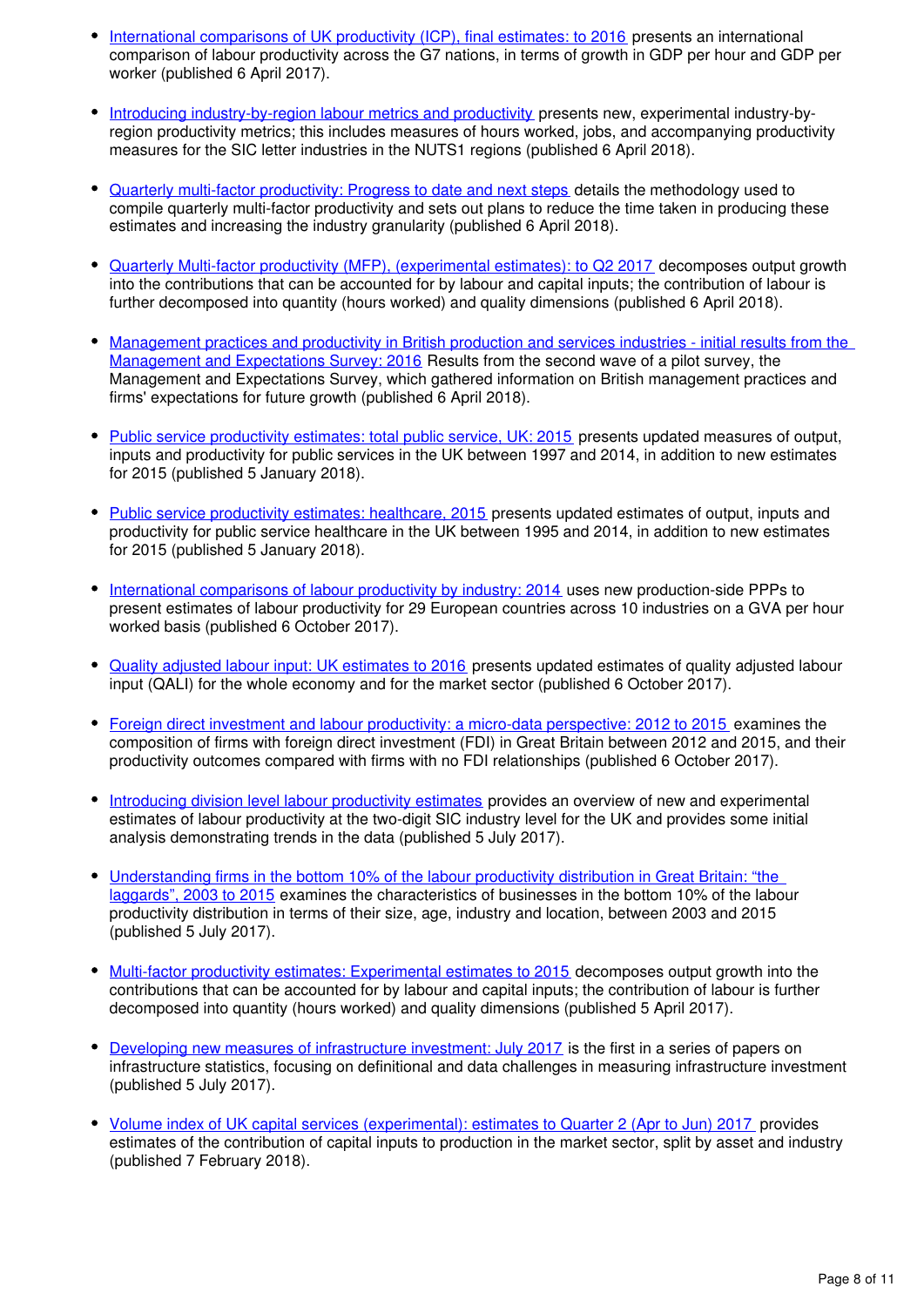### **Related content**

[International comparisons of productivity](https://www.ons.gov.uk/economy/economicoutputandproductivity/productivitymeasures/bulletins/internationalcomparisonsofproductivityfinalestimates/previousReleases) are published in levels and growth rates for the G7 countries. More international data on productivity are available from the [Organisation for Economic Co-operation and](http://www.oecd.org/std/oecdmaineconomicindicatorsmei.htm)  [Development \(OECD\)](http://www.oecd.org/std/oecdmaineconomicindicatorsmei.htm), Eurostat and the US Conference Board.

We publish experimental estimates of [multi-factor productivity](https://www.ons.gov.uk/economy/economicoutputandproductivity/productivitymeasures/articles/multifactorproductivityestimates/previousReleases) (MFP), which decompose output growth into the contributions that can be accounted for by labour and capital inputs. In these estimates, the contribution of labour is further decomposed into quantity (hours worked) and quality dimensions.

The **[Economic Review](https://www.ons.gov.uk/economy/nationalaccounts/uksectoraccounts/articles/economicreview/previousReleases)** covers recent developments in the UK economy, featuring our latest economic statistics as well as in-depth analysis of current issues.

[Experimental indices of labour costs per hour](https://www.ons.gov.uk/employmentandlabourmarket/peopleinwork/earningsandworkinghours/bulletins/indexoflabourcostsperhourilch/previousReleases) differ from the concept of labour costs used in the unit labour cost estimates in the labour productivity release. The main difference is that experimental indices of labour costs per hour relate to employees only, whereas unit labour costs also include the labour remuneration of the selfemployed.

Lastly, we publish a range of [Public sector productivity measures](https://www.ons.gov.uk/economy/economicoutputandproductivity/publicservicesproductivity) and related articles. These measures define productivity differently from that used in our labour productivity and MFP estimates. Further information can be found in the Economic and labour market review, No. 5, May 2010 and in an [information note](http://webarchive.nationalarchives.gov.uk/20160105160709/http:/www.ons.gov.uk/ons/guide-method/method-quality/specific/economy/productivity-measures/productivity-articles/index.html) published on 4 June 2015.

More information on the range of our productivity estimates can be found in the ONS Productivity Handbook.

# <span id="page-8-0"></span>**7 . What's changed in this release?**

This release reflects revisions to gross value added and income data resulting from quarterly national accounts, affecting quarters in 2017. Very small revisions to jobs and hours data since 2011 reflect improved estimates of the distribution of jobs across industries, concentrated in agriculture. Revisions resulting from seasonal adjustment affect all periods, where seasonal adjustment is applied.

Methodological changes which had previously been scheduled for introduction in the current release have been postponed until later in the year, to allow more time for quality assurance.

# <span id="page-8-1"></span>**8 . Quality and methodology**

The measure of output used in these statistics is the chained volume (real) measure of gross value added (GVA) at basic prices, with the exception of the regional analysis in Table 9, where the output measure is nominal GVA (NGVA), using the income approach. These measures differ because NGVA is not adjusted to account for price changes; this means that if prices were to rise more quickly in one region than the others, then the measures of productivity for that region could show relative growth in productivity compared with other regions purely as a result of the price changes.

Labour input measures used in this bulletin are known as "productivity jobs" and "productivity hours". Productivity jobs differ from the workforce jobs (WFJ) estimates[,](https://www.ons.gov.uk/employmentandlabourmarket/peopleinwork/employmentandemployeetypes/bulletins/uklabourmarket/previousReleases) published in Table 6 of our **[Labour market statistical bulletin](https://www.ons.gov.uk/employmentandlabourmarket/peopleinwork/employmentandemployeetypes/bulletins/uklabourmarket/previousReleases)**, in three ways: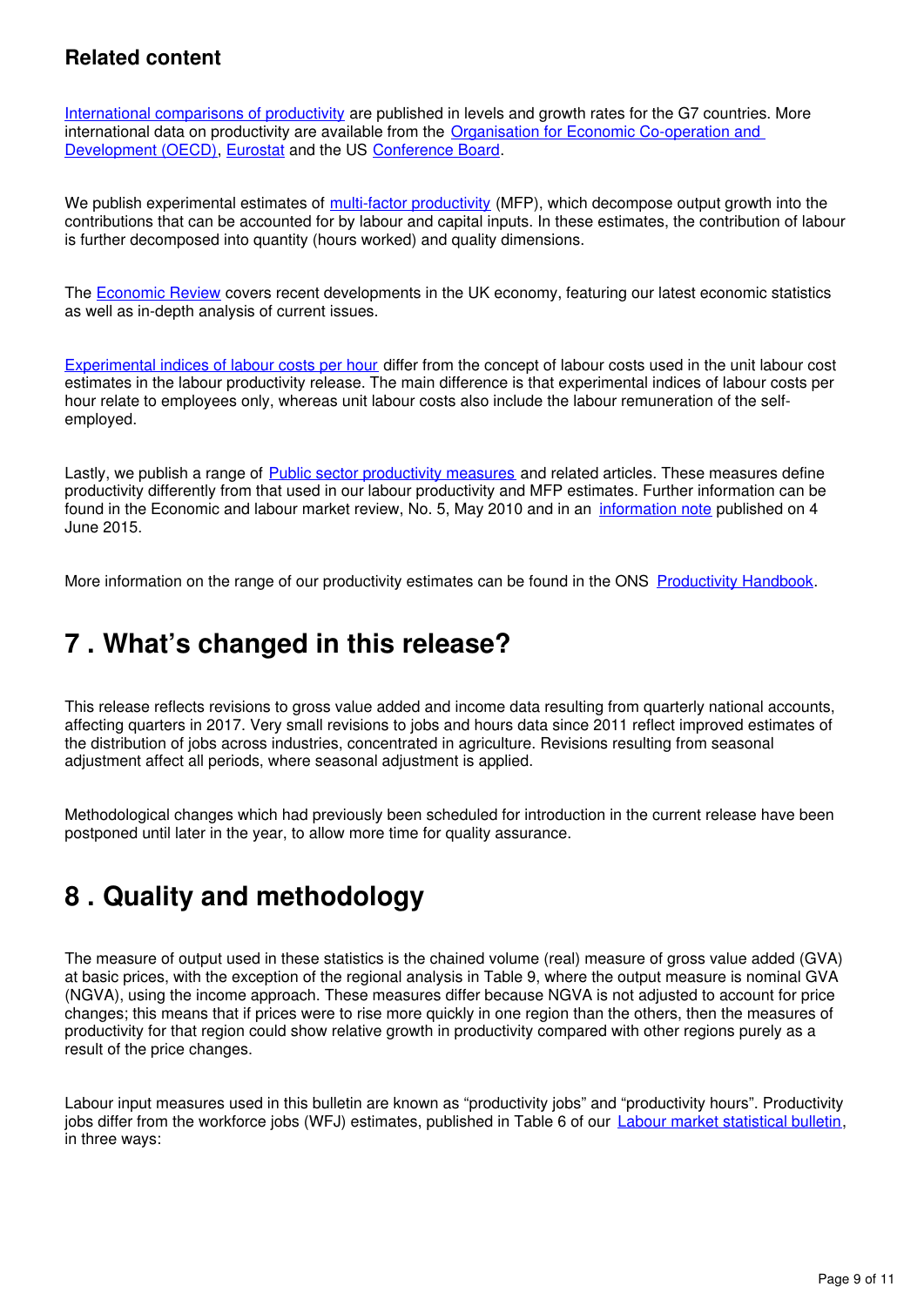- to achieve consistency with the measurement of GVA, the employee component of productivity jobs is derived on a reporting unit (RU) basis, whereas the employee component of the WFJ estimates is on a local unit (LU) basis
- productivity jobs are scaled so industries sum to total Labour Force Survey (LFS) jobs note that this constraint is applied in non-seasonally adjusted terms; the nature of the seasonal adjustment process means that the sum of seasonally adjusted productivity jobs and hours by industry can differ slightly from the seasonally adjusted LFS totals
- productivity jobs are calendar quarter average estimates, whereas WFJ estimates are provided for the last month of each quarter

Productivity hours are derived by multiplying employee and self-employed jobs at an industry level (before seasonal adjustment) by average actual hours worked from the LFS at an industry level. Results are scaled so industries sum to total unadjusted LFS hours and then seasonally adjusted. Labour productivity is then derived using growth rates for GVA and labour inputs in line with the following equation:

$$
\Delta Labor\,\,productivity\,\,=\,\,\Delta\left(\frac{Output\,\,in\,\,Gross\,\,Value\,\,Added\,\,(GVA)\,\,terms}{Labor\,\,Input\,\,(hours, workers\,\,or\,\,jobs)}\right)\,\,\approx\,\,\Delta GVA\,\,-\,\,\Delta Labor\,\,Input\,\,W
$$

Industry estimates of average hours derived in this process differ from published estimates (found in Table HOUR03 in the [Labour market statistics](https://www.ons.gov.uk/employmentandlabourmarket/peopleinwork/employmentandemployeetypes/bulletins/uklabourmarket/previousReleases) release), as the HOUR03 estimates are calculated by allocating all hours worked to the industry of main employment, whereas the productivity hours system takes account of hours worked in first and second jobs by industry.

Whole-economy unit labour costs (ULCs) are calculated as the ratio of total labour costs (that is, the product of labour input and costs per unit of labour) to GVA. Further detail on the methodology can be found in Revised [methodology for unit wage costs and unit labour costs: explanation and impact](http://webarchive.nationalarchives.gov.uk/20160105160709/http:/www.ons.gov.uk/ons/rel/icp/productivity-measures/revised-methodology-for-unit-wage-costs-and-unit-labour-costs--explanation-and-impact/index.html) .

The equation for growth of ULCs can be calculated as:

$$
\Delta ULC = \Delta \left( \frac{Labor \text{ Costs}}{GVA} \right)
$$
  
\approx \Delta Labor \text{ Costs per unit of Labor Input} - \Delta Labor Productivity

Manufacturing unit wage costs are calculated as the ratio of manufacturing average weekly earnings to manufacturing output per filled job. On 28 November 2012 we published [Productivity measures: sectional unit](http://webarchive.nationalarchives.gov.uk/20160105160709/http:/www.ons.gov.uk/ons/rel/icp/productivity-measures/sectional-unit-labour-costs/index.html)  [labour costs](http://webarchive.nationalarchives.gov.uk/20160105160709/http:/www.ons.gov.uk/ons/rel/icp/productivity-measures/sectional-unit-labour-costs/index.html), describing new measures of ULCs below the whole-economy level and proposing to replace the currently published series for manufacturing unit wage costs with a broader and more consistent measure of ULCs.

A research note, [Sources of revisions to labour productivity estimates](http://webarchive.nationalarchives.gov.uk/20160105160709/http:/www.ons.gov.uk/ons/rel/productivity/labour-productivity/q1-2012/index.html), is available, and further commentary on the nature and sources of the revisions introduced in this quarter is available in the [UK productivity bulletin –](https://www.ons.gov.uk/employmentandlabourmarket/peopleinwork/labourproductivity/articles/ukproductivityintroduction/previousReleases)  [introduction](https://www.ons.gov.uk/employmentandlabourmarket/peopleinwork/labourproductivity/articles/ukproductivityintroduction/previousReleases).

The [Labour productivity Quality and Methodology Information report](https://www.ons.gov.uk/employmentandlabourmarket/peopleinwork/labourproductivity/qmis/labourproductivityqmi) contains important information on: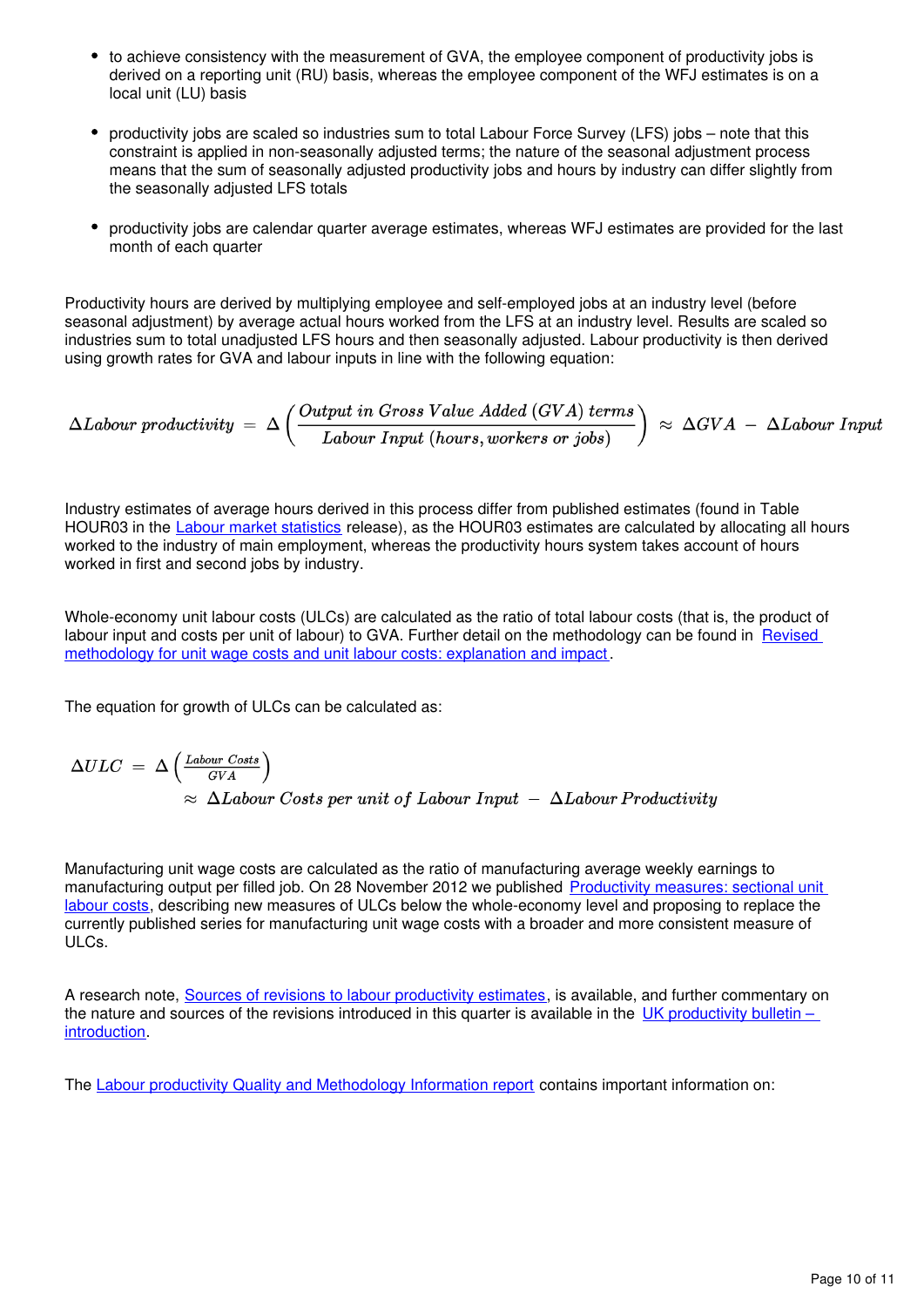- the strengths and limitations of the data and how it compares with related data
- uses and users of the data
- how the output was created
- the quality of the output including accuracy of the data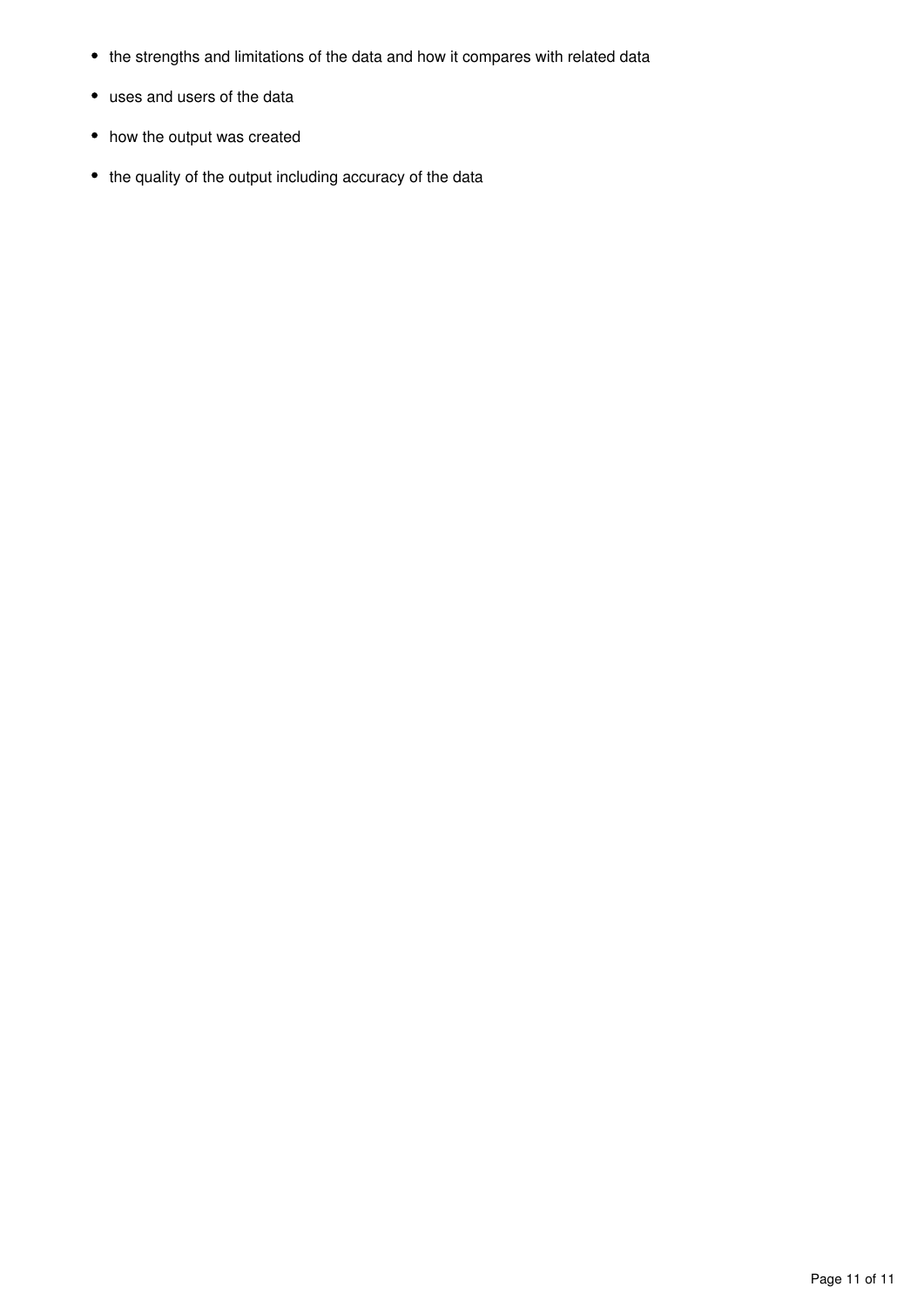#### **Labour productivity key measures**

**United Kingdom**

**1**

Seasonally adjusted (2015=100)

|                                         |                                                            | Whole economy                                     |                                                         |                                              | Production                                  | Manufacturing                                             |                                                     | Services                                                  |                                                            |
|-----------------------------------------|------------------------------------------------------------|---------------------------------------------------|---------------------------------------------------------|----------------------------------------------|---------------------------------------------|-----------------------------------------------------------|-----------------------------------------------------|-----------------------------------------------------------|------------------------------------------------------------|
|                                         | Output per<br>worker                                       | Output<br>per job                                 | Output<br>per hour                                      | Output<br>per job                            | Output<br>per hour                          | Output<br>per job                                         | Output<br>per hour                                  | Output<br>per job                                         | Output<br>per hour                                         |
| Section                                 | A-U                                                        | A-U                                               | A-U                                                     | B-E                                          | B-E                                         | $\mathsf C$                                               | C                                                   | G-U                                                       | $G-U$                                                      |
| Indices<br>2014<br>2015<br>2016<br>2017 | A4YM<br>99.2<br>100.0<br>100.3<br>101.0                    | <b>LNNN</b><br>$99.1$<br>100.0<br>100.5<br>101.3  | <b>LZVB</b><br>$99.1$<br>100.0<br>100.3<br>101.0        | DJ4M<br>$100.0$<br>$100.0$<br>101.5<br>102.6 | DJK3<br>99.9<br>100.0<br>102.3<br>104.0     | DJ <sub>4</sub> P<br>101.0<br>100.0<br>101.0<br>102.5     | DJK6<br>101.1<br>100.0<br>101.8<br>104.3            | DJE3<br>$99.2$<br>100.0<br>101.2<br>102.0                 | DJP9<br>99.4<br>100.0<br>101.0<br>101.6                    |
| 2014 Q1<br>Q2<br>Q3<br>Q4               | 98.5<br>98.9<br>99.5<br>100.1                              | 98.4<br>98.8<br>99.4<br>100.0                     | 98.6<br>98.7<br>99.2<br>99.7                            | $100.3^{\dagger}$<br>100.2<br>99.7<br>99.8   | $99.7^{+}$<br>99.8<br>100.1<br>99.9         | $101.2^{t}$<br>101.2<br>100.7<br>100.8                    | 100.9<br>100.9<br>101.4<br>101.3                    | 98.5<br>98.7<br>99.3<br>100.2                             | 99.0<br>99.0<br>99.4<br>100.1                              |
| 2015 Q1<br>$^{Q2}_{Q3}$<br>Q4           | 99.7<br>100.4<br>99.9<br>100.0                             | 99.6<br>100.3<br>100.0<br>100.1                   | 99.7<br>100.4<br>100.4<br>99.4                          | 99.2<br>100.2<br>100.1<br>100.5              | 99.5<br>100.2<br>101.2<br>99.1              | 99.9<br>100.1<br>99.8<br>100.2                            | 100.3<br>100.3 <sup>†</sup><br>100.6<br>98.8        | 99.6<br>100.1<br>100.0<br>100.3                           | $99.8^{\dagger}$<br>100.3<br>100.4<br>99.5                 |
| 2016 Q1<br>Q2<br>$^{Q3}_{Q4}$           | 100.0<br>99.9<br>100.3<br>100.9                            | 100.2<br>100.1<br>100.5<br>101.2                  | 100.0<br>100.1<br>100.3<br>100.9                        | 100.3<br>101.7<br>101.5<br>102.5             | 100.3<br>102.6<br>102.8<br>103.4            | 100.4<br>100.8<br>100.5<br>102.4                          | 100.1<br>101.7<br>101.8<br>103.5                    | 101.0<br>100.8<br>101.3<br>101.9                          | $100.6$<br>$100.8$<br>100.9<br>101.6                       |
| 2017 Q1<br>Q2<br>Q3<br>Q4               | 100.8<br>100.7<br>101.2<br>101.3                           | 101.1<br>101.0<br>$101.5^T$<br>101.6              | 100.4<br>$100.2^{\dagger}$<br>101.2<br>101.9            | 103.2<br>102.3<br>102.4<br>102.7             | 103.9<br>102.9<br>103.9<br>105.5            | 103.1<br>102.0<br>101.9<br>103.1                          | 104.0<br>103.0<br>103.8<br>106.5                    | $101.9^{t}$<br>101.8<br>102.1<br>102.2                    | 101.1<br>101.1<br>101.9<br>102.2                           |
|                                         | Per cent change on quarter a year ago<br>A4YN              | <b>LNNP</b>                                       | LZVD                                                    | DJ <sub>40</sub>                             | DJK5                                        | DJ4R                                                      | DJK8                                                | DJE5                                                      |                                                            |
| 2014 Q1<br>Q2<br>Q3<br>Q4               | $\begin{array}{c} 0.4 \\ 0.9 \\ 1.3 \end{array}$<br>2.0    | ${}^{0.2}_{0.7}$<br>1.3<br>2.0                    | $\begin{array}{c} 0.1 \\ 0.2 \end{array}$<br>1.3<br>1.4 | $^{2.1}_{0.8}$<br>$0.8^{\dagger}$<br>0.7     | $^{2.1}_{1.1}$<br>2.3<br>0.3                | $^{2.7}_{1.9}$<br>2.1<br>1.7                              | $^{2.6}_{2.1}$<br>$3.5$ <sub>1.5</sub> <sup>+</sup> | $^{-0.2}_{0.5}$<br>1.2<br>2.2                             | $DJO3$<br>0.1<br>0.2<br>1.2<br>1.7                         |
| 2015 Q1<br>$^{Q2}_{Q3}$<br>Q4           | $\begin{array}{c} 1.3 \\ 1.5 \\ 0.5 \end{array}$<br>$-0.2$ | 1.2<br>1.6<br>0.6<br>0.1                          | 1.1<br>1.8<br>$1.\overline{3}$<br>$-0.3$                | $-1.1$<br>$^{-}_{0.5}$<br>0.7                | $-0.2^{\dagger}$<br>0.4<br>1.1<br>$-0.7$    | $-1.2$<br>$-1.1$<br>$-0.9$<br>$-0.6$                      | $-0.6$<br>$-0.6$<br>$-0.7$<br>$-2.4$                | 1.1<br>$^{1.4}_{0.7}$<br>0.1                              | $\begin{array}{c} 0.8 \\ 1.3 \\ 1.1 \end{array}$<br>$-0.6$ |
| 2016 Q1<br>Q2<br>$^{Q3}_{Q4}$           | 0.3<br>$-0.5$<br>0.4<br>0.9                                | 0.7<br>$-0.2$<br>0.5<br>1.0                       | 0.2<br>$-0.3$<br>$-0.1$<br>$\overline{1.5}$             | 1.2<br>1.5<br>1.4<br>2.0                     | 0.8<br>2.4<br>1.7<br>4.3                    | $0.5 \\ 0.7$<br>$\begin{array}{c} 0.8 \\ 2.2 \end{array}$ | $-0.2$<br>1.4<br>1.1<br>4.8                         | 1.4<br>$0.6^{\dagger}$<br>1.3<br>1.6                      | $0.9$<br>$0.6$<br>$0.5$<br>$2.1$                           |
| 2017 Q1<br>Q2<br>Q3<br>Q4               | $\begin{array}{c} 0.8 \\ 0.8 \end{array}$<br>0.9<br>0.4    | $\substack{0.9 \\ 0.9}$<br>1.0<br>0.4             | 0.5<br>0.1<br>0.9 <sup>T</sup><br>1.0                   | $^{2.8}_{0.6}$<br>0.9<br>0.2                 | $\substack{ 3.6 \\ 0.2 }$<br>1.0<br>2.0     | $\frac{2.6}{1.3}^{+}$<br>$1.4$<br>0.7                     | $\frac{3.9}{1.3}$<br>1.9<br>2.8                     | 0.9<br>1.0<br>0.9<br>0.3                                  | $0.4 \\ 0.2$<br>1.0<br>0.6                                 |
|                                         | Per cent change on previous quarter<br>A4YO                | <b>DMWR</b>                                       | <b>TXBB</b>                                             | DJ4N                                         | DJK4                                        | DJ4Q                                                      | DJK7                                                | DJE4                                                      |                                                            |
| 2014 Q1<br>Q2<br>Q3<br>Q4               | $\begin{array}{c} 0.3 \\ 0.5 \\ 0.6 \end{array}$<br>0.7    | ${}^{0.3}_{0.4}$<br>0.6<br>0.7                    | $0.2 \\ 0.1$<br>0.5<br>0.6                              | $1.1 - 0.1$ <sup>†</sup><br>$-0.6$<br>0.2    | $0.2$<br>$0.1$<br>$0.2^{\dagger}$<br>$-0.2$ | $2.0 +$<br>$-0.6$<br>0.2                                  | $^{1.1}_{0.1}$ t<br>0.4<br>$-0.1$                   | $0.4 \\ 0.2$<br>0.6<br>0.9                                | DJQ2<br>0.5<br>$\begin{array}{c} 0.4 \\ 0.8 \end{array}$   |
| 2015 Q1<br>$_{\rm Q3}^{\rm Q2}$<br>Q4   | $-0.4$<br>0.7<br>$-0.5$<br>$\overline{\phantom{a}}$        | $-0.5$<br>0.8<br>$-0.3$<br>0.1                    | 0.7<br>$\hspace{0.1mm}-\hspace{0.1mm}$<br>$-1.0$        | $-0.7$<br>1.0<br>$-0.1$<br>0.4               | $-0.4$<br>0.7<br>1.0<br>$-2.0$              | $-0.9$<br>$0.2 - 0.3$<br>0.4                              | $-1.0$<br>0.1<br>0.3<br>$-1.8$                      | $-0.6$<br>0.5<br>$-0.1$<br>0.3                            | $-0.3$<br>$0.5$<br>$0.1$<br>$-0.9$                         |
| 2016 Q1<br>Q2<br>$_{\rm Q4}^{\rm Q3}$   | $\overline{\phantom{a}}$<br>$-0.1$<br>0.4<br>0.6           | 0.1<br>$-0.1$<br>$0.3 \ 0.7$                      | 0.5<br>0.2<br>$0.2 \\ 0.5$                              | $-0.2$<br>1.3<br>$-0.2$<br>0.9               | 1.1<br>2.4<br>0.2<br>0.6                    | 0.2<br>0.3<br>$-0.2$<br>1.9                               | 1.3<br>1.6<br>0.1<br>1.7                            | 0.7<br>$-0.2$<br>$\begin{matrix} 0.5 \\ 0.6 \end{matrix}$ | $1.1$<br>0.2<br>$0.1$<br>$0.7$                             |
| 2017 Q1<br>Q <sub>2</sub><br>Q3<br>Q4   | $-0.1$<br>$-0.1$<br>$0.5^{\dagger}$<br>0.1                 | $\frac{1}{2}$<br>$-0.1$<br>$0.5^{\dagger}$<br>0.1 | $-0.4^{\dagger}$<br>$-0.2$<br>1.0<br>0.7                | 0.7<br>$-0.9$<br>0.1<br>0.2                  | 0.4<br>$-0.9$<br>1.0<br>1.6                 | 0.6<br>$-1.0$<br>$-0.1$<br>1.2                            | 0.4<br>$-0.9$<br>0.7<br>2.6                         | $-0.1$<br>0.4<br>$\qquad \qquad -$                        | $-0.5$<br>$\overline{\phantom{a}}$<br>0.8<br>0.3           |

<sup>†</sup>indicates that estimates are new or have been revised. The period marked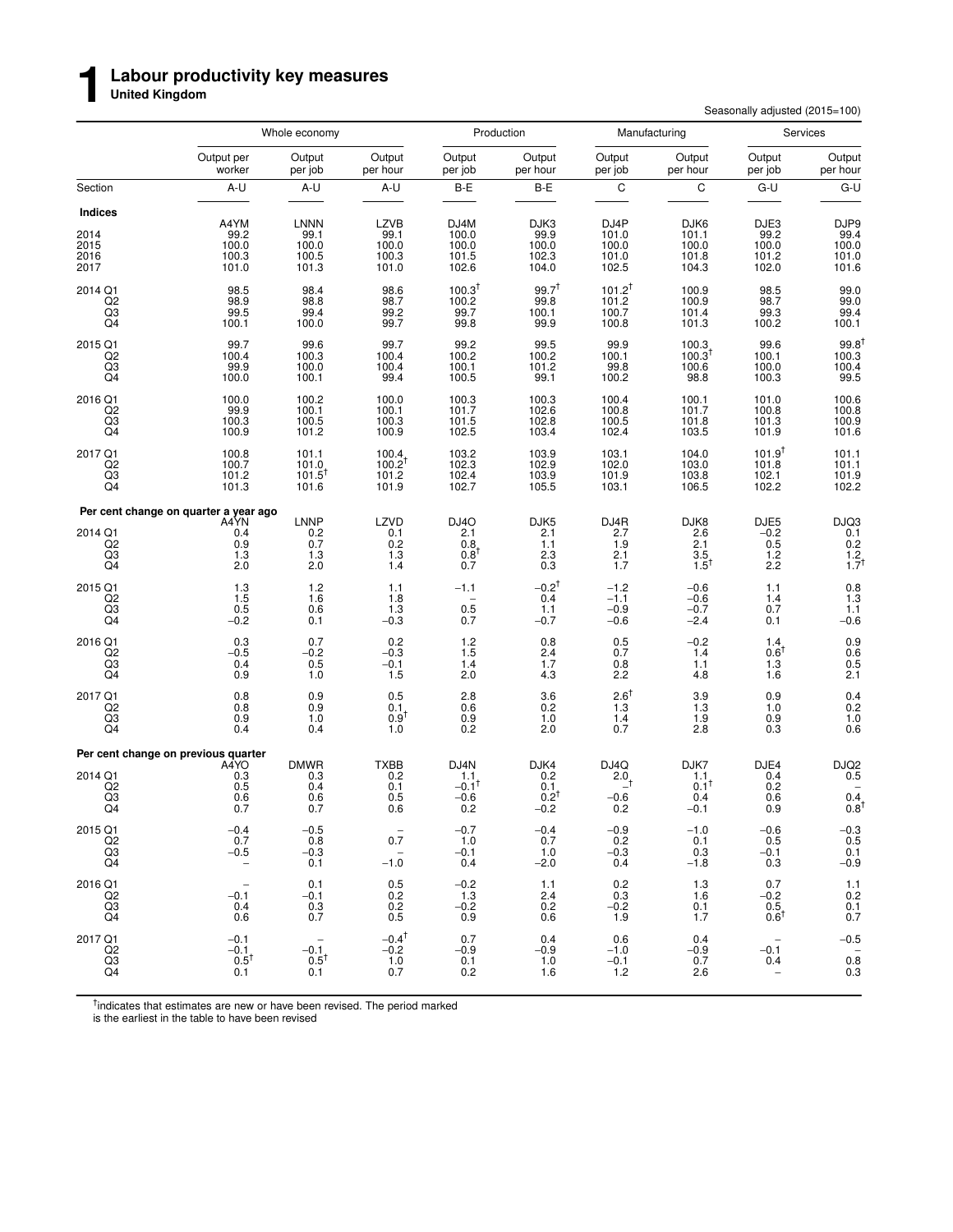Seasonally adjusted (2015=100)

|                                       | Whole economy         |                          | Manufacturing                        |
|---------------------------------------|-----------------------|--------------------------|--------------------------------------|
|                                       | Unit labour costs     | Unit wage costs          | Unit wage costs                      |
| Section                               | A-U                   | A-U                      | $\overline{c}$                       |
| Indices                               |                       |                          |                                      |
|                                       | LNNL                  | <b>LNNK</b>              | DIX4                                 |
| 2014                                  | 99.2                  | 98.6                     | 97.5                                 |
| 2015                                  | 100.0                 | 100.0                    | 100.0                                |
| 2016                                  | 102.6                 | 102.3                    | 101.4                                |
| 2017                                  | 104.8                 | 104.0                    | 101.8                                |
| 2014 Q1                               | 100.2                 | 99.1                     | $97.2^{†}$                           |
| Q2                                    | 99.0                  | 98.7                     | 97.0                                 |
| Q3                                    | 98.7                  | 97.8                     | 97.7                                 |
| Q4                                    | 99.0                  | 98.7                     | 98.1                                 |
| 2015 Q1                               | 99.3                  | 99.1                     | 99.1                                 |
| Q2                                    | 99.6                  | 99.5                     | 99.5                                 |
| $_{\rm Q3}$                           | 100.5                 | 100.7                    | 100.5                                |
| Q4                                    | 100.6                 | 100.7                    | 100.8                                |
|                                       |                       |                          |                                      |
| 2016 Q1                               | 100.7                 | 101.0                    | 101.0                                |
| Q2                                    | 102.8                 | 102.4                    | 101.9                                |
| $_{\rm Q3}$                           | 103.6                 | 102.9                    | 102.3                                |
| Q4                                    | 103.3                 | 102.6                    | 100.4                                |
| 2017 Q1                               | $104.0^{+}$           | 102.9                    | 100.1                                |
| Q2                                    | 104.8                 | $103.8^{\dagger}$        | 101.8                                |
| $_{\rm Q3}$                           | 105.1                 | 104.3                    | 102.8                                |
| Q4                                    | 105.5                 | 105.1                    | 102.6                                |
| Per cent change on quarter a year ago |                       |                          |                                      |
|                                       | <b>DMWN</b>           | LOJE                     | DJ4J                                 |
| 2014 Q1                               | 1.9                   | 3.0                      | $0.4 -0.7$ <sup>t</sup>              |
| $_{\rm Q2}$                           | $-2.4$                | $-1.1$                   |                                      |
| $_{\rm Q3}$                           | $-2.0$                | $-1.5$                   | $-0.3$                               |
| Q4                                    | $-2.1$                | $-1.0$                   | $-0.3$                               |
| 2015 Q1                               | $-0.9$                | $\overline{\phantom{a}}$ | 2.0                                  |
| Q2                                    | 0.6                   | 0.8                      | 2.6                                  |
| Q3                                    | 1.8                   | 3.0                      |                                      |
| Q4                                    | 1.6                   | 2.0                      | $\frac{2.9}{2.8}$                    |
| 2016 Q1                               | 1.4                   | 1.9                      | 1.8                                  |
| Q2                                    | 3.2                   | 3.0                      | 2.3                                  |
| $_{\rm Q3}$                           | 3.1                   | 2.2                      | 1.7                                  |
| Q4                                    | 2.6                   | $2.0\,$                  | $-0.4$                               |
|                                       |                       |                          |                                      |
| 2017 Q1                               | $3.3^{\dagger}$       | 1.9                      | $-0.9$                               |
| Q2                                    | $2.0\,$               | $1.4^{\dagger}$          | $-0.1$                               |
| $_{\rm Q3}$                           | $1.4$                 | $1.3$                    | $0.5$<br>2.2                         |
| Q4                                    | 2.1                   | $2.4\,$                  |                                      |
| Per cent change on previous quarter   |                       |                          |                                      |
| 2014 Q1                               | <b>DMWO</b><br>$-0.9$ | <b>DMWL</b><br>$-0.6$    | DJ4I                                 |
|                                       | $-1.2$                |                          |                                      |
| Q2                                    |                       | $-0.4$                   | $-1.1$<br>$-0.2$ <sup>†</sup><br>0.7 |
| $_{\rm Q3}$<br>Q4                     | $-0.4$<br>0.4         | $-1.0$<br>0.9            | 0.4                                  |
|                                       |                       |                          |                                      |
| 2015 Q1                               | $0.3\,$               | 0.5                      | $1.1$                                |
| Q2                                    | 0.3                   | $0.3\,$                  | 0.4                                  |
| Q3                                    | $0.9\,$               | $1.2$                    | $1.0$<br>0.3                         |
| Q4                                    | 0.1                   | $\overline{\phantom{a}}$ |                                      |
| 2016 Q1                               | 0.1                   | 0.3                      | $0.1$<br>0.9<br>0.4<br>-1.8          |
| Q2                                    | 2.1                   | 1.4                      |                                      |
| Q3                                    | 0.8                   | 0.5                      |                                      |
| Q4                                    | $-0.3$                | $-0.3$                   |                                      |
| 2017 Q1                               | $0.7^{\dagger}$       | $0.2^{\dagger}$          |                                      |
| Q2                                    | $0.8\,$               | 0.9                      | $-0.3$<br>1.7                        |
| Q3                                    | $0.3\,$               | 0.5                      | $1.0 -0.2$                           |
| Q <sub>4</sub>                        | 0.4                   | 0.8                      |                                      |

<sup>†</sup> indicates that estimates are new or have been revised. The period marked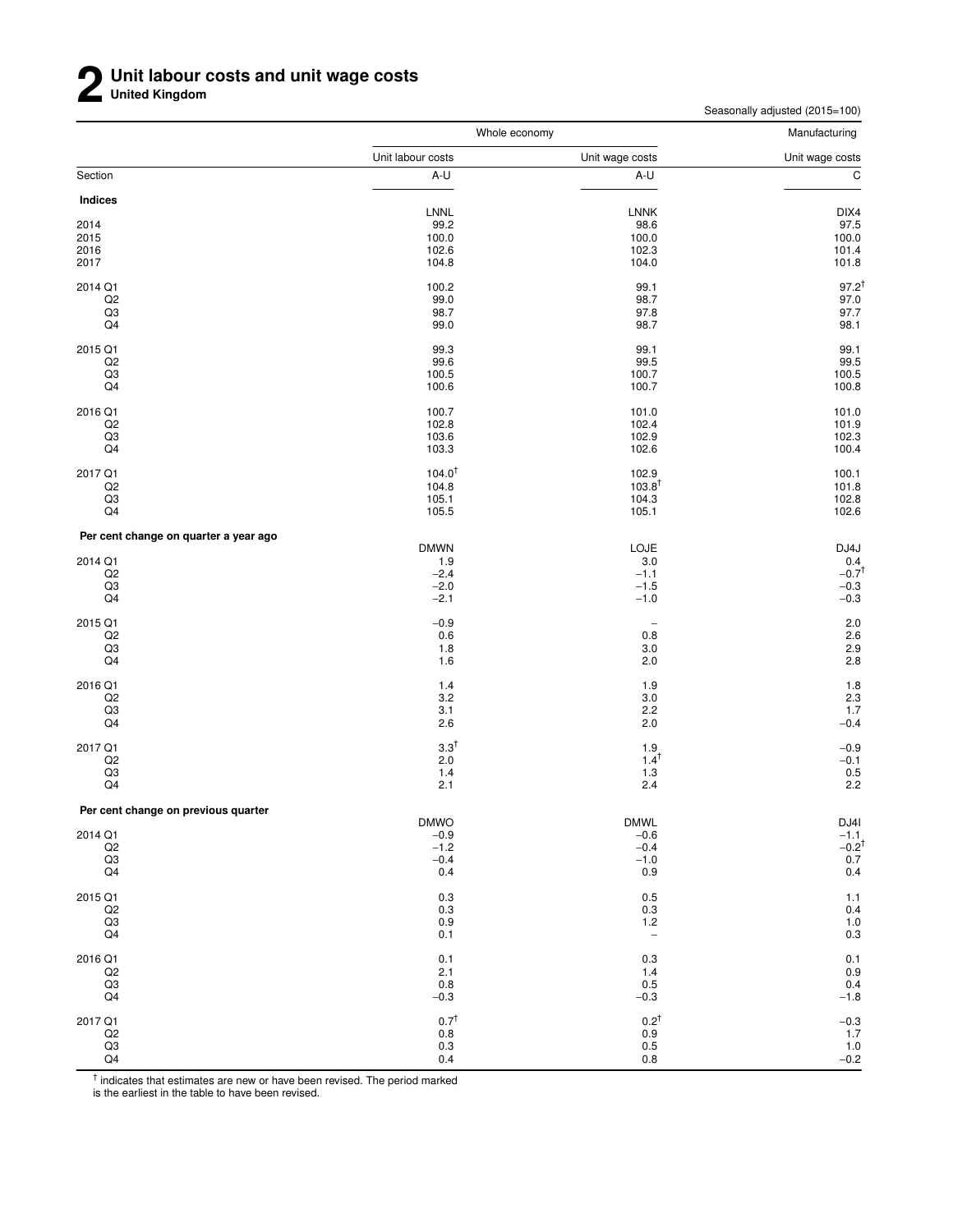### **3 Output per job: Manufacturing subsections United Kingdom**

Seasonally adjusted (2015=100)

|                              | Food,<br>beverages<br>& tobacco                     | Textiles,<br>wearing<br>apparel<br>& leather | Wood &<br>paper<br>products.<br>& printing         | Chemicals,<br>Pharmaceutic-<br>als                  | Rubber,<br>plastics &<br>non-metallic<br>minerals | Basic<br>metals<br>& metal<br>products | Computer etc<br>products,<br>Electrical<br>equipment | Machinery &<br>equipment                | Transport<br>equipment                 | Coke &<br>refined<br>petroleum,<br>Other<br>manufacturing |
|------------------------------|-----------------------------------------------------|----------------------------------------------|----------------------------------------------------|-----------------------------------------------------|---------------------------------------------------|----------------------------------------|------------------------------------------------------|-----------------------------------------|----------------------------------------|-----------------------------------------------------------|
| Divisions                    | $10 - 12$                                           | $13 - 15$                                    | 16-18                                              | $20 - 21$                                           | 22-23                                             | 24-25                                  | 26-27                                                | 28                                      | 29-30                                  | 19,31-33                                                  |
| Level (£k)<br>2013           | 63.0                                                | 50.0                                         | 47.4                                               | 146.2                                               | 51.7                                              | 51.2                                   | 60.8                                                 | 56.6                                    | 76.1                                   | 54.7                                                      |
| Indices                      |                                                     |                                              |                                                    |                                                     |                                                   | DJB <sub>2</sub>                       |                                                      | DJC <sub>2</sub>                        |                                        |                                                           |
| 2014<br>2015<br>2016<br>2017 | DJ54<br>102.7<br>100.0<br>99.0<br>99.2              | DJ57<br>92.5<br>100.0<br>$95.4^{T}$<br>97.1  | DJ <sub>5F</sub><br>99.8<br>100.0<br>99.8<br>100.5 | DJ <sub>5</sub> I<br>95.1<br>100.0<br>102.9<br>97.1 | DJ5L<br>102.6<br>100.0<br>105.2<br>107.9          | 102.4<br>100.0<br>101.5<br>101.2       | DJB7<br>97.3<br>100.0<br>105.4<br>111.0              | 115.9<br>100.0<br>103.7<br>114.2        | DJC5<br>99.4<br>100.0<br>97.5<br>100.9 | DJD3<br>102.7<br>100.0<br>101.5<br>102.5                  |
| 2014 Q1                      | 103.7                                               | 94.5                                         | 100.7 <sup>†</sup>                                 | 93.8                                                | 104.4                                             | 103.5                                  | 95.1                                                 | 112.8                                   | 99.4                                   | 103.3 <sup>1</sup>                                        |
| Q <sub>2</sub>               | 103.1                                               | 97.3                                         | 99.3                                               | 92.7                                                | 103.9                                             | 101.9                                  | 97.6                                                 | 117.6                                   | 100.3                                  | 101.6                                                     |
| Q3                           | 102.2                                               | 88.3                                         | 99.4                                               | 95.8                                                | 102.1                                             | 102.3                                  | 98.0                                                 | $117.7^{\dagger}$                       | 98.1                                   | 102.5                                                     |
| Q4                           | $101.7^{T}$                                         | 89.9                                         | 99.8                                               | 98.2                                                | 99.9                                              | 102.0                                  | 98.3                                                 | 115.6                                   | 100.0                                  | 103.5                                                     |
| 2015 Q1                      | 100.5                                               | 96.6                                         | 100.7                                              | 99.5                                                | 99.6                                              | 101.9                                  | 96.5                                                 | 103.1                                   | 100.0                                  | 99.8                                                      |
| Q <sub>2</sub>               | 99.1                                                | 101.5                                        | 98.9                                               | 99.6                                                | 97.5                                              | 101.7                                  | 101.4                                                | 99.3                                    | 102.0 <sup>†</sup>                     | 100.7                                                     |
| Q3                           | 100.3                                               | 103.4                                        | 99.8                                               | 100.0                                               | 100.8                                             | 96.9                                   | 101.0                                                | 98.7                                    | 99.2                                   | 99.7                                                      |
| Q4                           | 100.0                                               | 98.5                                         | 100.6                                              | $100.8^T$                                           | 102.2                                             | 99.5                                   | 101.1                                                | 98.9                                    | 98.8                                   | 99.7                                                      |
| 2016 Q1                      | 99.2                                                | 103.4                                        | 98.7                                               | 100.3                                               | 104.6                                             | 102.8                                  | 102.1                                                | 99.0                                    | 97.0                                   | 100.4                                                     |
| Q <sub>2</sub>               | 99.4                                                | 93.6                                         | 100.4                                              | 104.8                                               | 105.5                                             | 100.4                                  | 105.6                                                | 100.8                                   | 98.8                                   | 98.6                                                      |
| Q3                           | 98.9                                                | 92.7                                         | 99.8                                               | 101.1                                               | 103.1                                             | 101.1                                  | 103.9                                                | 105.6                                   | 96.0                                   | 103.6                                                     |
| Q4                           | 98.3                                                | 92.1                                         | 100.3                                              | 105.4                                               | 107.7                                             | 101.7                                  | 109.9                                                | 109.3                                   | 98.0                                   | 103.4                                                     |
| 2017 Q1                      | 99.1                                                | $96.1^{\dagger}$                             | 103.8                                              | 95.4                                                | $108.4^{\dagger}$                                 | 100.3 <sup>†</sup>                     | $111.6^{\dagger}$                                    | 114.1                                   | 100.8                                  | 106.5                                                     |
| Q <sub>2</sub>               | 98.4                                                | 97.7                                         | 100.5                                              | 98.1                                                | 107.9                                             | 100.1                                  | 110.9                                                | 112.3                                   | 98.9                                   | 102.9                                                     |
| Q3                           | 99.5                                                | 98.2                                         | 100.4                                              | 96.2                                                | 107.9                                             | 100.0                                  | 110.8                                                | 113.3                                   | 101.8                                  | 98.5                                                      |
| Q4                           | 99.8                                                | 96.3                                         | 97.4                                               | 98.5                                                | 107.4                                             | 104.5                                  | 110.6                                                | 117.2                                   | 102.2                                  | 102.0                                                     |
|                              | Per cent change on quarter a year ago<br>DJ56       | DJ5E                                         | DJ5H                                               | DJ5K                                                | DJ5N                                              | DJB6                                   | DJB9                                                 | DJC4                                    | DJD <sub>2</sub>                       | DJD7                                                      |
| 2014 Q1                      | 3.6                                                 | $-8.3$                                       | 1.7                                                | 6.5                                                 | 5.3                                               | 3.2                                    | $-4.3$ <sup>†</sup>                                  | 10.1                                    | $0.1^{\dagger}$                        | $8.0^{1}$                                                 |
| Q <sub>2</sub>               | 2.0                                                 | 0.1                                          | $-3.0$                                             | $-3.3$                                              | 8.5                                               | 2.1                                    | $-1.5$                                               | 15.6                                    | 2.1                                    | 3.9                                                       |
| Q3                           | 3.5                                                 | $-7.3$                                       | $-3.7^{\dagger}$                                   | 6.5                                                 | 5.8                                               | 1.7                                    | 4.1                                                  | 12.2                                    | $-1.1$                                 | 1.5                                                       |
| Q4                           | 2.2                                                 | $-2.1$                                       | $-1.8$                                             | 6.9                                                 | 0.4                                               | $-1.1$                                 | 5.4                                                  | 7.6                                     | 2.0                                    | 2.7                                                       |
| 2015 Q1                      | $-3.0$                                              | 2.2                                          | $\overline{\phantom{a}}$                           | 6.2                                                 | $-4.6$                                            | $-1.6$                                 | 1.4                                                  | $-8.6$                                  | 0.7                                    | $-3.4$                                                    |
| Q <sub>2</sub>               | $-3.9$                                              | 4.4                                          | $-0.4$                                             | 7.5                                                 | $-6.2$                                            | $-0.1$                                 | 4.0                                                  | $-15.6$                                 | 1.7                                    | $-0.8$                                                    |
| Q3                           | $-1.9$                                              | 17.1                                         | 0.5                                                | $4.4^{\dagger}$                                     | $-1.2$                                            | $-5.3$                                 | 3.0                                                  | $-16.2^\top$                            | 1.1                                    | $-2.7$                                                    |
| Q4                           | $-1.7$ <sup>t</sup>                                 | 9.6                                          | 0.8                                                | 2.7                                                 | 2.2                                               | $-2.5$                                 | 2.9                                                  | $-14.4$                                 | $-1.2$                                 | $-3.6$                                                    |
| 2016 Q1                      | $-1.3$                                              | 7.1                                          | $-2.0$                                             | 0.7                                                 | 5.1                                               | $0.8^{\dagger}$                        | 5.8                                                  | $-4.0$                                  | $-3.0$                                 | 0.6                                                       |
| Q <sub>2</sub>               | 0.3                                                 | $-7.8$ <sup>T</sup>                          | 1.5                                                | 5.2                                                 | 8.3                                               | $-1.4$                                 | 4.0                                                  | 1.6                                     | $-3.1$                                 | $-2.2$                                                    |
| Q3                           | $-1.4$                                              | $-10.4$                                      | $-0.1$                                             | 1.1                                                 | 2.3                                               | 4.4                                    | 2.9                                                  | 7.0                                     | $-3.2$                                 | 3.9                                                       |
| Q4                           | $-1.7$                                              | $-6.6$                                       | $-0.3$                                             | 4.6                                                 | 5.4                                               | 2.2                                    | 8.6                                                  | 10.5                                    | $-0.8$                                 | 3.7                                                       |
| 2017 Q1                      | $-0.1$                                              | $-7.0$                                       | 5.3                                                | -4.9                                                | $3.6^\dagger$                                     | $-2.4$                                 | 9.3                                                  | 15.3                                    | 3.9                                    | 6.1                                                       |
| Q <sub>2</sub>               | $-1.0$                                              | 4.3                                          | $\overline{\phantom{m}}$                           | $-6.4$                                              | 2.2                                               | $-0.2$                                 | 5.1                                                  | 11.4                                    | 0.1                                    | 4.5                                                       |
| Q3                           | 0.6                                                 | 6.0                                          | 0.7                                                | $-4.8$                                              | 4.7                                               | $-1.1$                                 | 6.6                                                  | $7.3$                                   | 6.0                                    | $-4.9$                                                    |
| Q4                           | 1.5                                                 | 4.6                                          | $-2.9$                                             | $-6.6$                                              | $-0.2$                                            | 2.8                                    | 0.7                                                  | 7.2                                     | 4.3                                    | $-1.4$                                                    |
|                              | Per cent change on previous quarter                 |                                              | DJ5G                                               | DJ5J                                                | DJ5M                                              | DJB3                                   | DJB8                                                 | DJC3                                    | DJC6                                   | DJD4                                                      |
| 2014 Q1<br>Q2<br>Q3<br>Q4    | DJ55<br>4.1<br>$-0.6$<br>$-0.8$<br>$-0.5^{\dagger}$ | DJ58<br>2.9<br>2.9<br>$-9.2$<br>1.8          | $-0.9$<br>$-1.3$ <sup>T</sup><br>0.1<br>0.4        | 2.0<br>$-1.2$<br>3.4<br>2.5                         | 4.9<br>$-0.5$<br>$-1.8$ <sup>T</sup><br>$-2.1$    | 0.4<br>$-1.6$<br>0.4<br>$-0.3$         | 2.0<br>2.6<br>0.4<br>0.3                             | 5.0<br>4.2<br>$0.1^{\dagger}$<br>$-1.8$ | 1.3<br>0.9<br>$-2.2$<br>1.9            | $2.5^{\dagger}$<br>$-1.7$<br>0.9<br>1.0                   |
| 2015 Q1                      | $-1.2$                                              | 7.4                                          | 0.9                                                | 1.4                                                 | $-0.3$                                            | $-0.1$                                 | $-1.9$                                               | $-10.8$                                 | $\hspace{0.1mm}-\hspace{0.1mm}$        | $-3.6$                                                    |
| Q <sub>2</sub>               | $-1.4$                                              | 5.1                                          | $-1.7$                                             | 0.1                                                 | $-2.1$                                            | $-0.1$                                 | 5.1                                                  | $-3.7$                                  | 1.9                                    | 1.0                                                       |
| Q3                           | 1.3                                                 | $1.8^T$                                      | 0.9                                                | 0.4                                                 | 3.4                                               | $-4.8$                                 | $-0.5$                                               | $-0.6$                                  | $-2.7$                                 | $-1.0$                                                    |
| Q4                           | $-0.3$                                              | $-4.7$                                       | 0.8                                                | $0.8^{\dagger}$                                     | 1.3                                               | 2.7                                    | 0.2                                                  | 0.2                                     | $-0.4$                                 | $\overline{\phantom{a}}$                                  |
| 2016 Q1                      | $-0.8$                                              | 4.9                                          | $-1.9$                                             | $-0.6$                                              | 2.4                                               | 3.3                                    | 1.0                                                  | 0.1                                     | $-1.8$ <sup>†</sup>                    | 0.6                                                       |
| Q <sub>2</sub>               | 0.2                                                 | $-9.5$                                       | 1.8                                                | 4.5                                                 | 0.9                                               | $-2.3$                                 | 3.4                                                  | 1.9                                     | 1.9                                    | $-1.8$                                                    |
| Q3                           | $-0.5$                                              | $-1.0$                                       | $-0.7$                                             | $-3.6$                                              | $-2.3$                                            | 0.8                                    | $-1.5$                                               | 4.7                                     | $-2.9$                                 | 5.1                                                       |
| Q4                           | $-0.6$                                              | $-0.7$                                       | 0.5                                                | 4.3                                                 | 4.5                                               | 0.5                                    | 5.7                                                  | 3.5                                     | 2.1                                    | $-0.2$                                                    |
| 2017 Q1                      | 0.8                                                 | 4.4                                          | 3.6                                                | $-9.5$                                              | 0.6                                               | $-1.4^{\dagger}$                       | $1.6^{\dagger}$                                      | 4.4                                     | 2.8                                    | 2.9                                                       |
| Q2                           | $-0.8$                                              | 1.6                                          | $-3.3$                                             | 2.9                                                 | $-0.5$                                            | $-0.1$                                 | $-0.6$                                               | $-1.6$                                  | $-1.8$                                 | $-3.3$                                                    |
| Q3                           | 1.2                                                 | 0.5                                          | $\overline{\phantom{a}}$                           | $-1.9$                                              | 0.1                                               | $-0.1$                                 | $-0.1$                                               | 0.9                                     | 2.9                                    | $-4.3$                                                    |
| Q4                           | 0.3                                                 | $-2.0$                                       | $-3.0$                                             | 2.4                                                 | $-0.4$                                            | 4.5                                    | $-0.1$                                               | 3.5                                     | 0.4                                    | 3.5                                                       |

<sup>†</sup> indicates that estimates are new or have been revised. The period marked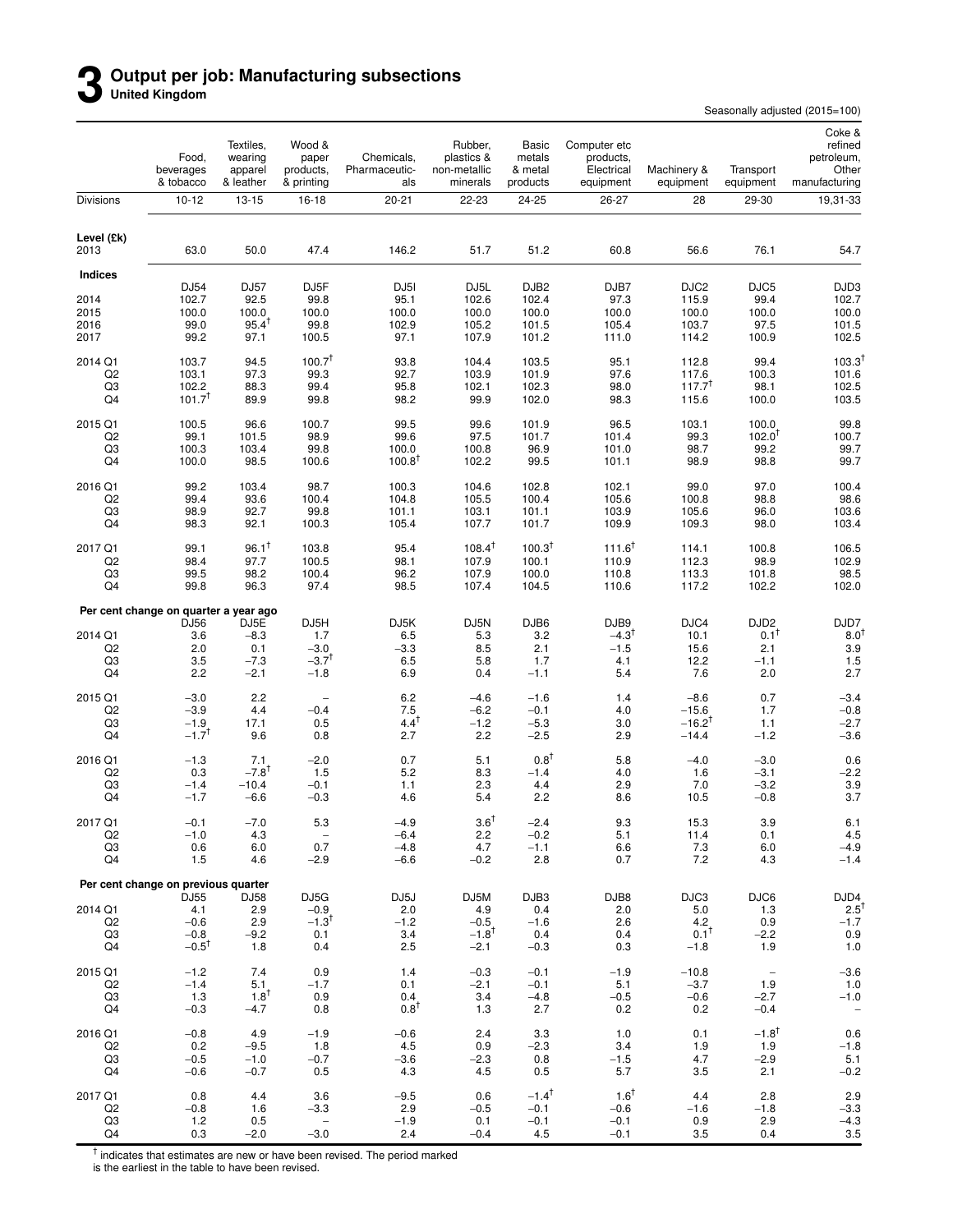### **4** Output per hour worked: Manufacturing subsections<br>United Kingdom **United Kingdom**

Seasonally adjusted (2015=100)

|                                 | Food,<br>beverages<br>& tobacco            | Textiles,<br>wearing<br>apparel<br>& leather | Wood &<br>paper<br>products,<br>& printing | Chemicals,<br>Pharmaceutic-<br>als | Rubber,<br>plastics &<br>non-metallic<br>minerals | Basic<br>metals<br>& metal<br>products | Computer etc<br>products,<br>Electrical<br>equipment | Machinery &<br>equipment           | Transport<br>equipment        | Coke &<br>refined<br>petroleum,<br>Other<br>manufacturing |
|---------------------------------|--------------------------------------------|----------------------------------------------|--------------------------------------------|------------------------------------|---------------------------------------------------|----------------------------------------|------------------------------------------------------|------------------------------------|-------------------------------|-----------------------------------------------------------|
| Divisions                       | $10 - 12$                                  | $13 - 15$                                    | $16-18$                                    | $20 - 21$                          | 22-23                                             | 24-25                                  | 26-27                                                | 28                                 | 29-30                         | 19,31-33                                                  |
| Level (£)<br>2013               | 34.2                                       | 30.1                                         | 25.4                                       | 80.0                               | 26.9                                              | 26.3                                   | 32.6                                                 | 29.9                               | 40.7                          | 29.0                                                      |
| <b>Indices</b>                  |                                            |                                              |                                            |                                    |                                                   |                                        |                                                      |                                    |                               |                                                           |
| 2014<br>2015                    | DJK9<br>104.0<br>100.0                     | DJL4<br>94.9<br>100.0                        | DJL7<br>100.5<br>100.0                     | DJM4<br>94.4<br>100.0              | DJM7<br>105.2<br>100.0                            | DJN4<br>101.5<br>100.0                 | DJN7<br>98.1<br>100.0                                | DJO <sub>5</sub><br>113.3<br>100.0 | DJO8<br>$99.9^{†}$<br>100.0   | DJP3<br>100.0<br>100.0                                    |
| 2016<br>2017                    | 100.0<br>102.8                             | $95.1^T$<br>95.2                             | 102.7<br>102.4                             | 102.0<br>97.1                      | 111.0<br>110.0                                    | 103.5<br>105.7                         | 103.0<br>112.7                                       | 103.9<br>116.5                     | 99.6<br>102.6                 | 97.0<br>100.3                                             |
| 2014 Q1                         | $102.5^{\dagger}$                          | 101.7                                        | 99.9                                       | 94.2                               | 104.4                                             | 102.1                                  | 93.8                                                 | 111.8                              | $101.4^{\dagger}$             | 100.8                                                     |
| Q <sub>2</sub><br>Q3<br>Q4      | 103.3<br>104.7<br>105.3                    | 101.6<br>$90.1^T$                            | $100.4^{T}$<br>100.9                       | 93.2<br>93.7<br>96.7               | $107.3^{T}$<br>109.0<br>100.0                     | 99.5<br>101.0<br>103.3                 | $97.9^{t}$<br>99.7                                   | $114.8^{T}$<br>113.1               | 98.6<br>99.7<br>100.2         | 98.8<br>99.7<br>100.6                                     |
| 2015 Q1                         | 102.0                                      | 86.0<br>93.2                                 | 100.8<br>104.5                             | $99.7^{T}$                         | 98.0                                              | 100.4                                  | 101.2<br>97.8                                        | 113.7<br>103.5                     | 99.9                          | 100.6                                                     |
| Q <sub>2</sub><br>Q3            | 100.8<br>99.2                              | 98.0<br>106.0                                | 100.0<br>99.2                              | 101.3<br>100.3                     | 97.2<br>101.5                                     | $103.2^{T}$<br>99.4                    | 98.9<br>102.2                                        | 99.6<br>100.4                      | 100.3<br>100.6                | 101.4<br>100.8                                            |
| Q4                              | 98.1                                       | 102.7                                        | 96.4                                       | 98.6                               | 103.3                                             | 97.0                                   | 101.1                                                | 96.5                               | 99.1                          | 97.2                                                      |
| 2016 Q1<br>Q <sub>2</sub>       | 99.0<br>97.2                               | 99.9<br>94.8                                 | 96.5<br>103.4                              | 101.5<br>104.5                     | 108.1<br>112.0                                    | 102.3<br>104.0                         | 100.5<br>103.0                                       | 101.1<br>99.3                      | 98.3<br>102.9                 | 96.4<br>96.4                                              |
| Q3<br>Q4                        | 102.5<br>101.2                             | 93.2<br>92.4                                 | 107.0<br>103.8                             | 98.7<br>103.3                      | 108.3<br>115.8                                    | 104.0<br>103.6                         | 102.0<br>106.4                                       | 103.6<br>111.7                     | 97.8<br>99.3                  | 97.5<br>97.9                                              |
| 2017 Q1                         | 101.5                                      | 93.6                                         | 103.8                                      | 93.5                               | 113.5                                             | 104.9                                  | 109.2                                                | 114.9                              | 101.0                         | 103.1                                                     |
| Q <sub>2</sub><br>Q3<br>Q4      | 102.5<br>104.2<br>102.8                    | 96.5<br>95.5<br>95.4                         | 102.0<br>101.3<br>102.3                    | 95.3<br>99.7<br>100.0              | 110.4<br>108.5<br>107.7                           | 101.6<br>104.4<br>111.9                | 112.1<br>112.2<br>117.1                              | 114.1<br>115.9<br>121.3            | 98.9<br>103.4<br>106.9        | 100.3<br>96.5<br>101.2                                    |
|                                 | Per cent change on quarter a year ago      |                                              |                                            |                                    |                                                   |                                        |                                                      |                                    |                               |                                                           |
| 2014 Q1                         | DJL3<br>$2.1^{\dagger}$                    | DJL6<br>$-0.5$                               | DJM3<br>$-1.8$ <sup>†</sup>                | DJM6<br>8.7                        | DJM9<br>7.2                                       | DJN6<br>1.4                            | DJN9<br>$-4.6^{\dagger}$                             | DJO7<br>11.2                       | DJP2<br>1.8                   | DJP5<br>$6.7$<br>$2.8^{\dagger}$                          |
| Q <sub>2</sub><br>Q3            | 1.9<br>5.1                                 | 2.5<br>$-9.8$ <sup>†</sup>                   | $-2.8$<br>0.6                              | 1.2<br>$4.5^{\dagger}$             | 10.3<br>10.3                                      | 1.6<br>5.1                             | 3.1<br>11.2                                          | 13.7<br>7.1                        | $-1.6$<br>$-2.4^{\mathsf{T}}$ | 0.8                                                       |
| Q4                              | 6.7                                        | $-13.6$                                      | 0.2                                        | 4.7                                | $\overline{\phantom{0}}$                          | 1.2                                    | 6.0                                                  | $5.6^T$                            | $-0.7$                        | 0.3                                                       |
| 2015 Q1<br>Q <sub>2</sub><br>Q3 | $-0.5$<br>$-2.5$<br>$-5.3$                 | $-8.4$<br>$-3.6$                             | 4.6<br>$-0.4$<br>$-1.7$                    | 5.9<br>8.7<br>7.1                  | $-6.1$<br>$-9.4$                                  | $-1.7$<br>3.7<br>$-1.5$                | 4.4<br>1.0<br>2.6                                    | $-7.4$<br>$-13.3$<br>$-11.2$       | $-1.4$<br>1.7<br>1.0          | $-0.2$<br>2.7<br>1.2                                      |
| Q4                              | $-6.8$                                     | 17.7<br>19.5                                 | $-4.4$                                     | 2.0                                | $-6.9$<br>3.2                                     | $-6.0$                                 | $-0.2$                                               | $-15.2$                            | $-1.0$                        | $-3.4$                                                    |
| 2016 Q1<br>Q2                   | $-2.9$<br>$-3.5$                           | 7.1<br>$-3.3$                                | $-7.6$<br>3.5                              | 1.7<br>3.2                         | 10.3<br>15.2                                      | 1.9<br>0.8                             | 2.8<br>4.1                                           | $-2.4$<br>$-0.3$                   | $-1.6$<br>2.5                 | $-4.1$<br>$-5.0$                                          |
| Q3<br>Q4                        | 3.3<br>3.1                                 | $-12.1$<br>$-10.1$                           | 7.9<br>7.7                                 | $-1.6$<br>4.7                      | $6.7^{\dagger}$<br>12.1                           | $4.5^{\dagger}$<br>6.8                 | $-0.3$<br>5.3                                        | 3.1<br>15.8                        | $-2.8$<br>0.2                 | $-3.3$<br>0.7                                             |
| 2017 Q1                         | $2.5\,$                                    | $-6.3$                                       | 7.6                                        | $-7.9$                             | $5.0\,$                                           | 2.5                                    | 8.6                                                  | 13.7                               | 2.7                           | 6.9                                                       |
| Q <sub>2</sub><br>Q3            | 5.4<br>1.7                                 | 1.8<br>2.5                                   | $-1.4$<br>$-5.3$                           | $-8.9$<br>1.1                      | $-1.4$<br>0.2                                     | $-2.3$<br>0.4                          | 8.9<br>10.0                                          | 14.8<br>11.9                       | $-3.8$<br>5.7                 | 4.0<br>$-1.0$                                             |
| Q4                              | 1.7<br>Per cent change on previous quarter | 3.2                                          | $-1.5$                                     | $-3.2$                             | $-7.0$                                            | 8.0                                    | 10.0                                                 | 8.7                                | 7.6                           | 3.4                                                       |
| 2014 Q1                         | DJL <sub>2</sub><br>$3.9^{\top}$           | DJL5<br>$2.2^{T}$                            | DJM <sub>2</sub><br>$-0.7$ <sup>T</sup>    | DJM5<br>$1.9^{T}$                  | DJM8<br>4.4                                       | DJN <sub>5</sub><br>$0.1^T$            | DJN8<br>$-1.9$                                       | DJO6<br>3.8                        | DJO9<br>$0.5^T$               | DJP4                                                      |
| Q <sub>2</sub><br>Q3            | 0.8<br>1.3                                 | $-0.1$<br>$-11.4$                            | 0.5<br>0.5                                 | $-1.1$<br>0.5                      | 2.7<br>$1.7^{T}$                                  | $-2.6$<br>1.5                          | $4.4^{\dagger}$<br>1.8                               | 2.7<br>$-1.5$ <sup>†</sup>         | $-2.7$<br>1.1                 | $0.5 - 2.0^{\dagger}$<br>0.9                              |
| Q4                              | 0.6                                        | $-4.5$                                       | $-0.1$                                     | 3.2                                | $-8.3$                                            | 2.2                                    | 1.6                                                  | 0.6                                | 0.5                           | 0.9                                                       |
| 2015 Q1<br>Q <sub>2</sub>       | $-3.1$<br>$-1.2$                           | 8.4<br>5.1                                   | 3.6<br>$-4.3$                              | 3.2<br>1.6                         | $-2.0$<br>$-0.8$                                  | $-2.8$<br>2.8                          | $-3.4$<br>1.0                                        | $-8.9$<br>$-3.8$                   | $-0.2$<br>0.4                 | $\hspace{0.1mm}-\hspace{0.1mm}$<br>0.8                    |
| Q3<br>Q4                        | $-1.6$<br>$-1.1$                           | 8.2<br>$-3.1$                                | $-0.8$<br>$-2.8$                           | $-1.0$<br>$-1.7$                   | 4.4<br>1.8                                        | $-3.6$<br>$-2.4$                       | 3.4<br>$-1.1$                                        | 0.9<br>$-4.0$                      | 0.3<br>$-1.5$                 | $-0.6$<br>$-3.6$                                          |
| 2016 Q1<br>Q <sub>2</sub>       | 1.0<br>$-1.8$                              | $-2.8$<br>$-5.1$                             | 0.2<br>7.2                                 | 2.9<br>3.0                         | 4.7<br>3.6                                        | 5.5<br>1.6                             | $-0.5$<br>2.4                                        | 4.8<br>$-1.7$                      | $-0.8$<br>4.6                 | $-0.7$<br>$-0.1$                                          |
| Q3<br>Q4                        | 5.4<br>$-1.3$                              | $-1.7$<br>$-0.8$                             | 3.5<br>$-3.0$                              | $-5.6$<br>4.7                      | $-3.3$<br>6.9                                     | $\overline{\phantom{a}}$<br>$-0.4$     | $-1.0$<br>4.4                                        | 4.3<br>7.8                         | $-4.9$<br>1.5                 | 1.1<br>0.4                                                |
| 2017 Q1                         | 0.3                                        | 1.3                                          | $\overline{\phantom{a}}$                   | $-9.5$                             | $-2.0$                                            | 1.3                                    | 2.7                                                  | 2.9                                | 1.7                           | $5.4\,$                                                   |
| Q <sub>2</sub><br>Q3<br>Q4      | 1.0<br>1.7<br>$-1.3$                       | 3.1<br>$-1.0$<br>$-0.1$                      | $-1.8$<br>$-0.6$<br>1.0                    | 1.9<br>4.7<br>0.3                  | $-2.7$<br>$-1.8$<br>$-0.7$                        | $-3.1$<br>2.7<br>7.2                   | 2.6<br>0.1<br>4.3                                    | $-0.8$<br>1.6<br>4.7               | $-2.1$<br>4.6<br>3.3          | $-2.8$<br>$-3.7$<br>4.9                                   |

<sup>†</sup> indicates that estimates are new or have been revised. The period marked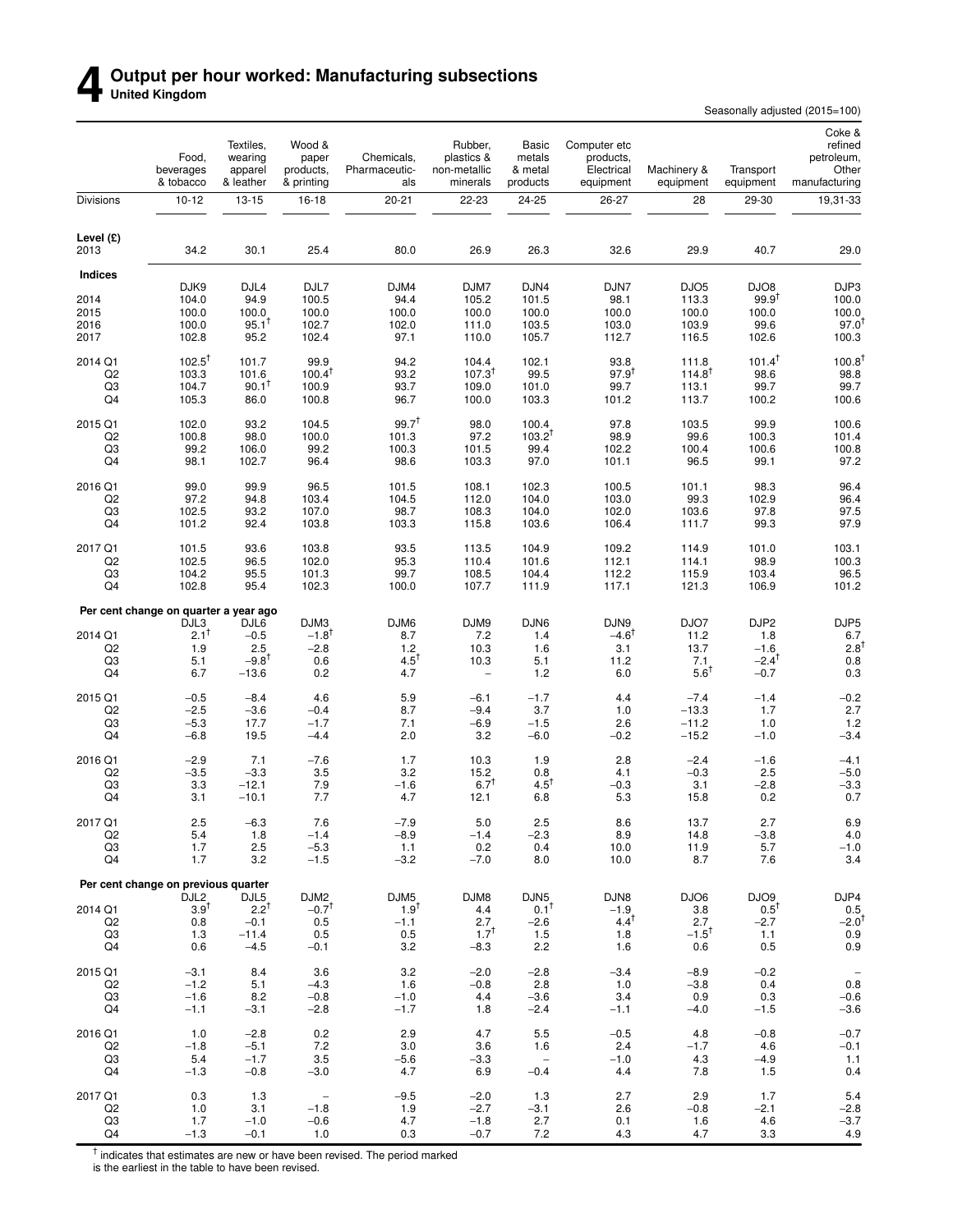### **5 Output per job: Services sections United Kingdom**

Seasonally adjusted (2015=100)

|                           | Wholesale<br>& retail<br>trade, motor<br>vehicle<br>repair | Transport<br>& storage | Accommo-<br>dation &<br>food<br>services | Information<br>& commu-<br>nication | Finance &<br>insurance | Real<br>estate<br>activities | Profes-<br>sional,<br>scientific &<br>technical<br>activities | Admin &<br>support<br>services | Government<br>services                 | Arts,<br>enter-<br>tainment<br>& recreation | Other<br>services         |
|---------------------------|------------------------------------------------------------|------------------------|------------------------------------------|-------------------------------------|------------------------|------------------------------|---------------------------------------------------------------|--------------------------------|----------------------------------------|---------------------------------------------|---------------------------|
| Section                   | ${\bf G}$                                                  | н                      | $\mathbf{I}$                             | J                                   | Κ                      | L                            | M                                                             | N                              | $O-Q$                                  | $\mathsf{R}$                                | $S-U$                     |
| Level (£k)<br>2013        | 34.5                                                       | 48.7                   | 22.2                                     | 77.1                                | 107.8                  | 375.2                        | 48.2                                                          | 28.5                           | 35.3                                   | 26.4                                        | 44.9                      |
| Indices                   |                                                            |                        |                                          |                                     |                        |                              |                                                               |                                |                                        |                                             |                           |
|                           | DJE6                                                       | DJE9                   | DJF4                                     | DJF7                                | DJG5                   | DJH4                         | DJH7                                                          | DJ <sub>12</sub>               | DJI <sub>5</sub>                       | DJJ3                                        | DJJ6                      |
| 2014<br>2015              | 97.2<br>100.0                                              | 102.7<br>100.0         | 97.9<br>100.0                            | 96.7<br>100.0                       | 102.2<br>100.0         | 100.7<br>100.0               | 98.5<br>100.0                                                 | 97.5<br>100.0                  | 99.8<br>100.0                          | 103.0<br>100.0                              | 96.0<br>100.0             |
| 2016                      | 105.4                                                      | 94.4                   | 100.5                                    | 106.9                               | 100.0                  | 101.2                        | 101.2                                                         | 101.6                          | 100.4                                  | 98.1                                        | 100.8                     |
| 2017                      | 108.1                                                      | 93.6                   | 100.1                                    | 109.2                               | 100.6                  | 99.7                         | 103.7                                                         | 102.7                          | 101.5                                  | 96.9                                        | 93.1                      |
| 2014 Q1                   | 95.8                                                       | 100.7                  | 96.8                                     | 96.6                                | 102.5                  | 99.4                         | $96.6^{\dagger}$                                              | $97.4^{\dagger}$               | 99.3                                   | 104.2                                       | $94.7^{\dagger}$          |
| Q <sub>2</sub>            | 96.8                                                       | 101.1                  | 97.8                                     | 96.4                                | 102.6                  | 101.2                        | 97.3                                                          | 97.1                           | 99.3                                   | 104.4                                       | 93.5                      |
| Q3                        | 97.3                                                       | 104.1                  | $98.3^{T}$                               | 96.1                                | 100.8                  | 101.8                        | 98.8                                                          | 97.5                           | 100.1                                  | 102.0                                       | 96.9                      |
| Q4                        | 98.8                                                       | 104.8                  | 98.8                                     | $97.7^{t}$                          | 102.7                  | 100.3                        | 101.3                                                         | 98.1                           | 100.7                                  | 101.4                                       | 98.8                      |
| 2015 Q1                   | 98.8                                                       | 103.1                  | 99.7                                     | 98.0                                | 101.9                  | 98.9                         | 99.2                                                          | 99.0                           | 99.5                                   | 100.1                                       | 98.3                      |
| Q <sub>2</sub><br>Q3      | 100.0<br>$100.1^{\dagger}$                                 | 100.9<br>98.9          | 100.0<br>99.6                            | 99.8<br>100.7                       | 99.9<br>98.7           | 98.7<br>100.8                | 100.7<br>99.8                                                 | 100.0<br>101.1                 | 100.2<br>100.2                         | 99.9<br>98.8                                | 98.4<br>98.7              |
| Q4                        | 101.1                                                      | 97.1                   | 100.7                                    | 101.5                               | 99.5                   | 101.6                        | 100.3                                                         | 100.0                          | 100.1                                  | 101.3                                       | 104.6                     |
| 2016 Q1                   | 103.8                                                      | 96.0                   | 99.8                                     | 104.9                               | 99.4                   | 100.3                        | 100.5                                                         | 100.6                          | 100.5                                  | 100.9                                       | 102.9                     |
| Q <sub>2</sub>            | 104.4                                                      | 94.7                   | 100.4                                    | 104.2                               | 100.6                  | 100.0                        | 101.1                                                         | 100.4                          | 100.1                                  | $97.3^{T}$                                  | 102.6                     |
| Q3                        | 105.5                                                      | 93.3                   | 100.8                                    | 108.1                               | $99.7^{\dagger}$       | 101.5                        | 101.4                                                         | 102.6                          | 100.3                                  | 97.6                                        | 99.0                      |
| Q4                        | 108.0                                                      | 93.6                   | 101.1                                    | 110.4                               | 100.2                  | 102.9                        | 101.9                                                         | 102.7                          | 100.7                                  | 96.4                                        | 98.7                      |
| 2017 Q1                   | 107.0                                                      | 94.7 <sup>†</sup>      | 100.5                                    | 107.7                               | 101.5                  | $98.1^{\dagger}$             | 102.7                                                         | 103.4                          | $101.5^{\dagger}$                      | 97.3                                        | 96.5                      |
| Q <sub>2</sub>            | 107.5                                                      | 93.0                   | 99.5                                     | 108.8                               | 100.8                  | 101.2                        | 103.4                                                         | 102.4                          | 101.0                                  | 99.2                                        | 94.3                      |
| Q3<br>Q4                  | 109.2<br>108.9                                             | 92.5<br>94.1           | 99.9<br>100.3                            | 109.7<br>110.5                      | 100.8<br>99.4          | 100.0<br>99.4                | 103.9<br>104.8                                                | 102.2<br>102.6                 | 101.8<br>101.6                         | 94.8<br>96.2                                | 91.8<br>89.7              |
|                           | Per cent change on quarter a year ago                      |                        |                                          |                                     |                        |                              |                                                               |                                |                                        |                                             |                           |
|                           | DJE8                                                       | DJF3                   | DJF6                                     | DJF9                                | DJG8                   | DJH6                         | DJH9                                                          | DJI4                           | DJI7                                   | DJJ5                                        | DJJ8                      |
| 2014 Q1                   | 4.9                                                        | 1.8                    | $-6.1$                                   | $-5.4$                              | $-0.8$                 | $-3.8$                       | $-1.6$                                                        | $6.3^{1}$                      | $-0.3$                                 | $-1.3$                                      | $-2.3$                    |
| Q <sub>2</sub>            | 4.4                                                        | 2.6<br>$7.7^{\dagger}$ | $-3.0$                                   | $-4.8$                              | $-1.2$                 | 1.7<br>$3.5^{\dagger}$       | $-0.3$                                                        | 3.3                            | 0.9                                    | $-0.8$<br>$-2.1$ <sup>†</sup>               | $-0.3$<br>$5.5^{\dagger}$ |
| Q3<br>Q4                  | 3.6<br>4.8                                                 | 6.6                    | $-0.6$<br>2.3                            | $-4.5$<br>$-1.4$                    | $-2.8$<br>0.5          | 1.9                          | 0.6<br>4.5                                                    | 2.5<br>1.2                     | 1.8<br>1.7                             | $-3.8$                                      | 8.6                       |
|                           |                                                            |                        |                                          |                                     |                        |                              |                                                               |                                |                                        |                                             |                           |
| 2015 Q1                   | 3.1                                                        | 2.4                    | 3.0                                      | 1.5                                 | $-0.6$                 | $-0.5$                       | 2.7                                                           | 1.7                            | 0.3                                    | $-4.0$                                      | 3.9                       |
| Q <sub>2</sub><br>Q3      | 3.3<br>3.0                                                 | $-0.3$<br>$-4.9$       | 2.3<br>$1.4^{\dagger}$                   | 3.5<br>4.8                          | $-2.6$<br>$-2.1$       | $-2.4$<br>$-0.9$             | 3.5<br>0.9                                                    | 2.9<br>3.7                     | 0.9<br>0.1                             | $-4.3$<br>$-3.2$                            | 5.1<br>1.8                |
| Q4                        | 2.3                                                        | $-7.4$                 | 1.9                                      | 3.8                                 | $-3.1^{\dagger}$       | 1.2                          | $-1.0$                                                        | 1.9                            | $-0.6$                                 | $-0.1$                                      | 5.8                       |
| 2016 Q1                   | 5.1                                                        | $-6.9$                 | 0.2                                      | 7.0                                 | $-2.5$                 | 1.5                          | 1.3                                                           | 1.6                            | 1.0                                    | 0.8                                         | 4.6                       |
| Q <sub>2</sub>            | 4.4                                                        | $-6.1$                 | 0.4                                      | $4.5^{\dagger}$                     | 0.7                    | 1.3                          | 0.4                                                           | 0.4                            | $-0.1$                                 | $-2.5$                                      | 4.3                       |
| Q <sub>3</sub>            | 5.3                                                        | $-5.6$                 | 1.2                                      | 7.3                                 | 1.0                    | 0.7                          | 1.7                                                           | 1.5                            | 0.1                                    | $-1.2$                                      | 0.3                       |
| Q4                        | 6.9                                                        | $-3.6$                 | 0.4                                      | 8.8                                 | 0.7                    | 1.3                          | 1.6                                                           | 2.7                            | 0.6                                    | $-4.9$                                      | $-5.7$                    |
| 2017 Q1                   | 3.1                                                        | $-1.4$                 | 0.7                                      | 2.7                                 | 2.1                    | $-2.2$                       | $2.2^\dagger$                                                 | 2.8                            | 0.9                                    | $-3.6$                                      | $-6.2$                    |
| Q <sub>2</sub><br>Q3      | $2.9^{T}$<br>3.5                                           | $-1.8$<br>$-0.9$       | $-0.9$                                   | 4.3                                 | 0.2                    | 1.2<br>$-1.5$                | 2.3<br>2.4                                                    | 2.0<br>$-0.3$                  | 0.8<br>$1.4^{\dagger}$                 | 1.9<br>$-2.9$                               | $-8.1$<br>$-7.3$          |
| Q4                        | 0.8                                                        | 0.6                    | $-0.8$<br>$-0.8$                         | 1.5<br>0.1                          | 1.1<br>$-0.8$          | $-3.4$                       | 2.8                                                           | $-0.1$                         | 0.9                                    | $-0.2$                                      | $-9.1$                    |
|                           | Per cent change on previous quarter                        |                        |                                          |                                     |                        |                              |                                                               |                                |                                        |                                             |                           |
|                           | DJE7                                                       | DJF <sub>2</sub>       | DJF <sub>5</sub>                         | DJF8                                | DJG6                   | DJH <sub>5</sub>             | DJH8                                                          | DJ <sub>13</sub>               | DJI6                                   | DJJ4                                        | DJJ7                      |
| 2014 Q1                   | 1.6                                                        | 2.5                    | 0.2                                      | $-2.6$                              | 0.3                    | 0.9                          | $-0.3$                                                        | $0.5^{\dagger}$                | 0.3                                    | $-1.1$                                      | $4.0$                     |
| Q <sub>2</sub><br>Q3      | 1.0<br>0.5                                                 | 0.4<br>2.9             | 1.0<br>0.5                               | $-0.2$<br>$-0.3$                    | 0.1<br>$-1.7$          | 1.8<br>0.6                   | $0.7^{T}$<br>1.6                                              | $-0.3$<br>0.4                  | $\hspace{0.1mm}-\hspace{0.1mm}$<br>0.8 | 0.2<br>$-2.3$                               | $-1.2$<br>3.6             |
| Q4                        | 1.6                                                        | 0.7                    | $0.5^T$                                  | $1.7^{T}$                           | $1.9^{T}$              | $-1.4$                       | 2.5                                                           | 0.6                            | 0.6                                    | $-0.6$                                      | 2.0                       |
| 2015 Q1                   | $-$ <sup>†</sup>                                           | $-1.6$                 | 0.9                                      | 0.3                                 | $-0.8$                 | $-1.4$                       | $-2.0$                                                        | 1.0                            | $-1.1$                                 | $-1.3$                                      | $-0.5^{\dagger}$          |
| Q <sub>2</sub>            | 1.3                                                        | $-2.2$                 | 0.4                                      | 1.8                                 | $-2.0$                 | $-0.2$                       | 1.5                                                           | 1.0                            | 0.7                                    | $-0.2$                                      |                           |
| Q3                        | 0.1                                                        | $-1.9$                 | $-0.4$                                   | 0.9                                 | $-1.2$                 | 2.1                          | $-0.9$                                                        | 1.1                            | $\hspace{0.1mm}-\hspace{0.1mm}$        | $-1.1$                                      | 0.4                       |
| Q4                        | 0.9                                                        | $-1.9$                 | 1.1                                      | 0.7                                 | 0.8                    | 0.7                          | 0.5                                                           | $-1.1$                         | $-0.1$                                 | 2.6                                         | 6.0                       |
| 2016 Q1                   | 2.7                                                        | $-1.1$                 | $-0.9$                                   | 3.4                                 | $-0.1$                 | $-1.2$                       | 0.2                                                           | 0.7                            | 0.4                                    | $-0.4$                                      | $-1.7$                    |
| Q <sub>2</sub>            | 0.6                                                        | $-1.4$                 | 0.6                                      | $-0.6$                              | 1.2                    | $-0.3$                       | 0.6                                                           | $-0.3$                         | $-0.4$                                 | $-3.5$                                      | $-0.3$                    |
| Q3<br>Q4                  | 1.0<br>2.4                                                 | $-1.4$<br>0.2          | 0.4<br>0.3                               | 3.7<br>2.2                          | $-0.9$<br>0.5          | 1.5<br>1.3                   | 0.3<br>0.5                                                    | 2.2<br>0.1                     | 0.2<br>0.4                             | $0.3^{\dagger}$<br>$-1.3$                   | $-3.5$<br>$-0.3$          |
|                           |                                                            |                        |                                          |                                     |                        |                              |                                                               |                                |                                        |                                             |                           |
| 2017 Q1<br>Q <sub>2</sub> | $-1.0$<br>0.5                                              | $1.2^{+}$<br>$-1.8$    | $-0.6$<br>$-1.0$                         | $-2.4$<br>1.0                       | 1.3<br>$-0.7$          | $-4.6^{\dagger}$<br>3.1      | 0.8<br>0.7                                                    | 0.7<br>$-1.0$                  | 0.7<br>$-0.5$                          | 1.0<br>2.0                                  | $-2.2$<br>$-2.4$          |
| Q3                        | 1.6                                                        | $-0.5$                 | 0.5                                      | 0.9                                 | 0.1                    | $-1.2$                       | 0.4                                                           | $-0.2$                         | $0.8^T$                                | $-4.5$                                      | $-2.6$                    |
| Q4                        | $-0.3$                                                     | 1.7                    | 0.4                                      | 0.7                                 | $-1.4$                 | $-0.6$                       | 0.8                                                           | 0.4                            | $-0.2$                                 | 1.5                                         | $-2.3$                    |

† indicates that estimates are new or have been revised. The period marked is the earliest in the table to have been revised.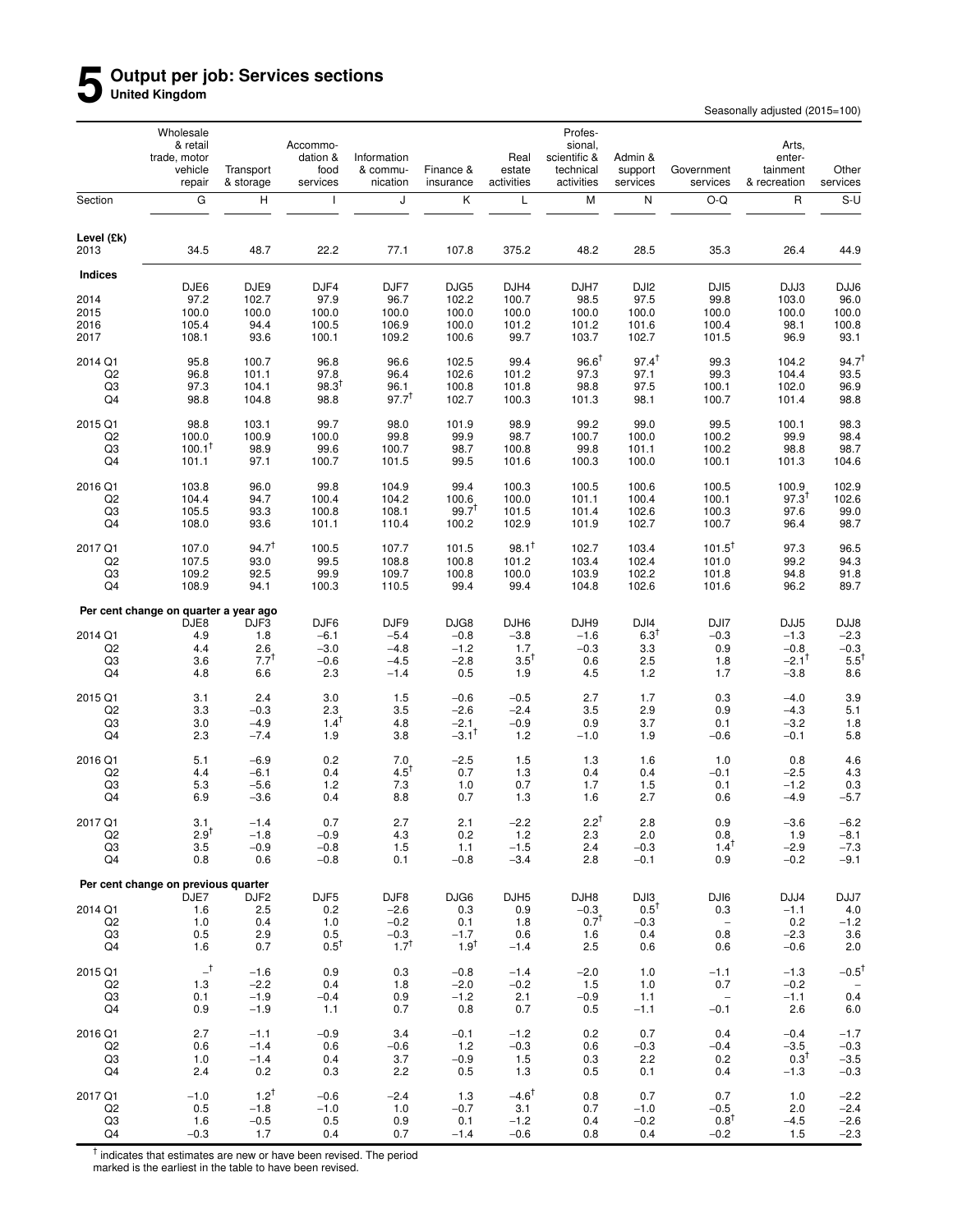### **6 Output per hour worked: Services sections United Kingdom**

Seasonally adjusted (2015=100)

|                           | Wholesale<br>& retail<br>trade, motor<br>vehicle<br>repair | Transport<br>& storage             | Accommo-<br>dation &<br>food<br>services | Information<br>& commu-<br>nication | Finance &<br>insurance      | Real<br>estate<br>activities | Profes-<br>sional,<br>scientific &<br>technical<br>activities | Admin &<br>support<br>services | Government<br>services   | Arts,<br>enter-<br>tainment<br>& recreation | Other<br>services             |
|---------------------------|------------------------------------------------------------|------------------------------------|------------------------------------------|-------------------------------------|-----------------------------|------------------------------|---------------------------------------------------------------|--------------------------------|--------------------------|---------------------------------------------|-------------------------------|
| Section                   | ${\bf G}$                                                  | н                                  | $\mathbf{I}$                             | J                                   | Κ                           | L                            | M                                                             | N                              | $O-Q$                    | $\mathsf{R}$                                | $S-U$                         |
| Level $(E)$<br>2013       | 22.8                                                       | 26.6                               | 16.3                                     | 42.0                                | 60.3                        | 244.6                        | 27.4                                                          | 18.3                           | 24.5                     | 20.5                                        | 30.0                          |
| <b>Indices</b>            |                                                            |                                    |                                          |                                     |                             |                              |                                                               |                                |                          |                                             |                               |
|                           | DJQ4                                                       | DJQ7                               | DJR <sub>2</sub>                         | DJR <sub>5</sub>                    | DJS3                        | DJS6                         | DJS9                                                          | DJT7                           | DJU2                     | DJV6                                        | DJV9                          |
| 2014<br>2015              | 96.2                                                       | 102.6<br>100.0                     | 99.9                                     | 95.8<br>100.0                       | 100.9<br>100.0              | 101.9<br>100.0               | 99.0                                                          | 99.8<br>100.0                  | 99.7                     | 103.5                                       | 95.4                          |
| 2016                      | 100.0<br>105.5                                             | 95.4                               | 100.0<br>$100.8^{\dagger}$               | 104.9                               | 97.8                        | 99.5                         | 100.0<br>102.6                                                | 99.0                           | 100.0<br>100.9           | 100.0<br>99.7                               | 100.0<br>99.2                 |
| 2017                      | 107.1                                                      | 95.0                               | 100.3                                    | 107.1                               | 100.5                       | 99.6                         | 106.4                                                         | 100.7                          | 101.5                    | 94.2                                        | 89.6                          |
| 2014 Q1                   | 95.5                                                       | 99.5                               | 99.5                                     | 95.8                                | $100.6^{\dagger}$           | 100.4                        | 98.9                                                          | 99.2                           | 99.4                     | 106.7                                       | 92.1                          |
| Q <sub>2</sub>            | 96.0                                                       | 100.4                              | 100.1                                    | $95.4^{T}$                          | 101.2                       | $102.3^{T}$                  | 97.5                                                          | 100.3                          | 99.4                     | 102.9                                       | 94.2                          |
| Q3                        | 95.5                                                       | $104.4^T$                          | $100.2^{T}$                              | 95.9                                | 100.3                       | 105.6                        | $98.6^{\text{T}}$                                             | 100.3                          | 99.8                     | 103.5                                       | 94.8                          |
| Q4                        | $98.0^{1}$                                                 | 106.3                              | 99.8                                     | 96.3                                | 101.7                       | 99.5                         | 101.1                                                         | 99.6                           | 100.1                    | 100.8                                       | 100.4                         |
| 2015 Q1                   | 98.6                                                       | 103.5                              | 99.8                                     | 98.2                                | 102.2                       | 98.6                         | 98.8                                                          | 100.1                          | 99.9                     | 98.2                                        | 97.3                          |
| Q <sub>2</sub>            | 99.8                                                       | 100.9                              | 99.9                                     | 99.3                                | 100.0                       | 97.8                         | 100.8                                                         | 100.8                          | 100.5                    | $100.4^T$                                   | 100.0                         |
| Q3                        | 101.1                                                      | 99.2                               | 99.2                                     | 101.3                               | 99.7                        | 99.6                         | 100.6                                                         | $101.3^{T}$                    | 100.4                    | 100.8                                       | 99.2                          |
| Q4                        | 100.6                                                      | 96.4                               | 101.1                                    | 101.2                               | 98.1                        | 104.0                        | 99.8                                                          | 97.7                           | $99.3$ <sup>T</sup>      | 100.6                                       | 103.6                         |
| 2016 Q1                   | 102.9                                                      | 96.8                               | 101.0                                    | 104.0                               | 97.3                        | 102.2                        | 100.3                                                         | 99.5                           | 100.4                    | 101.2                                       | 101.6                         |
| Q <sub>2</sub>            | 104.8                                                      | 95.4                               | 100.6                                    | 103.6                               | 98.5                        | 96.3                         | 104.4                                                         | 95.8                           | 101.5                    | 100.2                                       | 99.3                          |
| Q3<br>Q4                  | 105.5<br>108.7                                             | 94.4<br>94.8                       | 101.1<br>100.7                           | 105.1<br>107.0                      | 97.0<br>98.4                | 102.2<br>97.1                | 102.8<br>102.9                                                | 99.5<br>101.0                  | 100.7<br>101.1           | 98.8<br>98.5                                | 99.2<br>96.7                  |
|                           |                                                            |                                    |                                          |                                     |                             |                              |                                                               |                                |                          |                                             |                               |
| 2017 Q1                   | 106.6                                                      | 94.6                               | 100.5                                    | 103.8                               | 101.0                       | 96.9                         | 104.1                                                         | 101.1                          | 101.0                    | 96.4                                        | 93.8                          |
| Q <sub>2</sub><br>Q3      | 107.0<br>108.0                                             | 94.6<br>94.7                       | 99.4<br>100.4                            | 104.5<br>108.7                      | 100.2<br>100.9              | 100.2<br>100.6               | 104.8<br>108.2                                                | 100.3<br>99.9                  | 100.7<br>102.0           | 97.5<br>89.0                                | 91.2<br>88.5                  |
| Q4                        | 106.9                                                      | 96.0                               | 100.8                                    | 111.2                               | 100.0                       | 100.5                        | 108.6                                                         | 101.7                          | 102.4                    | 93.8                                        | 84.8                          |
|                           | Per cent change on quarter a year ago                      |                                    |                                          |                                     |                             |                              |                                                               |                                |                          |                                             |                               |
|                           | DJQ6                                                       | DJQ9                               | DJR4                                     | DJR7                                | DJS5                        | DJS8                         | DJT6                                                          | DJT9                           | DJU7                     | DJV8                                        | DJW3                          |
| 2014 Q1                   | 4.5                                                        | 1.9                                | $-3.9$                                   | $-6.3$                              | $-2.9$ <sup>†</sup>         | $-4.9$                       | $-0.8$                                                        | 11.0                           | $-0.7$                   | $0.1^{\dagger}$                             | $-4.8$                        |
| Q <sub>2</sub>            | 3.6                                                        | 2.0                                | $-2.4$                                   | $-5.8$ <sup>T</sup>                 | $-1.8$                      | $-2.0$                       | $-1.3$                                                        | 8.8                            | 0.2                      | $-4.5$                                      | $-0.5$                        |
| Q3<br>Q4                  | $1.9^{1}$<br>3.7                                           | $7.5^{\dagger}$<br>8.0             | $0.8^{\dagger}$<br>1.8                   | $-3.0$<br>$-2.0$                    | $-1.5$<br>$-0.2$            | $6.4$ <sup>T</sup><br>$-0.7$ | $-0.4$<br>2.6                                                 | 5.9<br>2.2                     | 1.7<br>1.1               | $-3.9$<br>$-5.9$                            | 1.7<br>13.6                   |
|                           |                                                            |                                    |                                          |                                     |                             |                              |                                                               |                                |                          |                                             |                               |
| 2015 Q1                   | 3.2                                                        | 4.0                                | 0.4                                      | 2.6                                 | 1.7                         | $-1.9$                       | $-0.1$                                                        | 0.9                            | 0.5                      | $-8.0$                                      | 5.6                           |
| Q <sub>2</sub>            | 4.0                                                        | 0.6<br>$-4.9$                      | $-0.2$<br>$-1.0$                         | 4.1<br>5.6                          | $-1.2$                      | $-4.4$                       | 3.4                                                           | 0.5                            | 1.1                      | $-2.4$                                      | 6.1                           |
| Q3<br>Q4                  | 5.9<br>2.6                                                 | $-9.3$                             | 1.2                                      | 5.1                                 | $-0.6$<br>$-3.5$            | $-5.6$<br>4.6                | 2.0<br>$-1.3$                                                 | 1.1<br>$-1.8$                  | 0.6<br>$-0.8^{\dagger}$  | $-2.6$<br>$-0.2$                            | 4.6<br>3.1                    |
| 2016 Q1                   | 4.4                                                        | $-6.4$                             | 1.1                                      | 5.8                                 | $-4.8$                      | 3.6                          | 1.6                                                           | $-0.6$                         | 0.5                      | 3.0                                         | 4.4                           |
| Q <sub>2</sub>            | 5.0                                                        | $-5.5$                             | 0.7                                      | 4.4                                 | $-1.5$                      | $-1.4$                       | 3.6                                                           | $-4.9$                         | 1.1                      | $-0.2$                                      | $-0.7$                        |
| Q <sub>3</sub>            | 4.4                                                        | $-4.9$                             | 2.0                                      | 3.8                                 | $-2.7$                      | 2.6                          | 2.2                                                           | $-1.8$                         | 0.3                      | $-2.0$                                      | 0.1                           |
| Q4                        | 8.1                                                        | $-1.7$                             | $-0.4$                                   | 5.7                                 | 0.3                         | $-6.7$                       | 3.1                                                           | 3.3                            | 1.9                      | $-2.1$                                      | $-6.7$                        |
| 2017 Q1                   | 3.5                                                        | $-2.3$                             | $-0.5$                                   | $-0.2$                              | $3.8\,$                     | $-5.1$                       | $3.8^{\dagger}$                                               | 1.6                            | 0.6                      | $-4.7$                                      | $-7.7$                        |
| Q <sub>2</sub>            | 2.1                                                        | $-0.9$                             | $-1.1$                                   | 0.8                                 | 1.7                         | 4.0                          | 0.4                                                           | $4.6^{\top}$                   | $-0.8$                   | $-2.7$                                      | $-8.1$                        |
| Q3                        | 2.3                                                        | 0.3                                | $-0.8$                                   | 3.4                                 | 4.0                         | $-1.6$                       | 5.3                                                           | 0.4                            | 1.3                      | $-9.9$                                      | $-10.9$                       |
| Q4                        | $-1.7$                                                     | 1.3                                | 0.1                                      | 4.0                                 | 1.7                         | 3.5                          | 5.5                                                           | 0.7                            | 1.3                      | $-4.8$                                      | $-12.3$                       |
|                           | Per cent change on previous quarter                        |                                    |                                          |                                     |                             |                              |                                                               |                                |                          |                                             |                               |
| 2014 Q1                   | DJQ5<br>1.1                                                | DJQ8<br>1.1                        | DJR3<br>1.4                              | DJR6<br>$-2.5$ <sup>T</sup>         | DJS4<br>$-1.3$ <sup>†</sup> | DJS7<br>0.3                  | DJT <sub>2</sub><br>0.4                                       | DJT8<br>1.9                    | DJU6<br>0.4              | DJV7<br>$-0.4$                              | DJW <sub>2</sub><br>$4.2^{+}$ |
| Q <sub>2</sub>            | 0.5                                                        | $0.8^{\dagger}$                    | $0.7^{\dagger}$                          | $-0.4$                              | 0.6                         | 1.8                          | $-1.5$                                                        | 1.0                            | $\overline{\phantom{a}}$ | $-3.5$                                      | $2.3\,$                       |
| Q3                        | $-0.5$                                                     | 4.0                                | 0.1                                      | 0.5                                 | $-0.9$                      | $3.3^{T}$                    | 1.2                                                           | $-^{\dagger}$                  | 0.4                      | $0.6^T$                                     | 0.6                           |
| Q4                        | $2.6^{\mathrm{T}}$                                         | 1.8                                | $-0.3$                                   | 0.4                                 | 1.4                         | $-5.8$                       | $2.6^{\top}$                                                  | $-0.7$                         | 0.3                      | $-2.6$                                      | 5.9                           |
| 2015 Q1                   | 0.6                                                        | $-2.7$                             | $\overline{\phantom{a}}$                 | 2.0                                 | 0.5                         | $-0.9$                       | $-2.3$                                                        | 0.5                            | $-0.2$                   | $-2.6$                                      | $-3.1$                        |
| Q <sub>2</sub>            | 1.2                                                        | $-2.5$                             | 0.1                                      | 1.1                                 | $-2.1$                      | $-0.8$                       | 2.0                                                           | 0.7                            | $0.5^T$                  | 2.2                                         | 2.7                           |
| Q3                        | 1.3                                                        | $-1.7$                             | $-0.7$                                   | 2.0                                 | $-0.4$                      | 1.9                          | $-0.2$                                                        | 0.5                            | $-0.1$                   | 0.4                                         | $-0.8$                        |
| Q4                        | $-0.5$                                                     | $-2.8$                             | 1.9                                      | $-0.1$                              | $-1.6$                      | 4.4                          | $-0.8$                                                        | $-3.6$                         | $-1.1$                   | $-0.2$                                      | 4.4                           |
| 2016 Q1                   | 2.3                                                        | 0.5                                | $-0.1$                                   | 2.7                                 | $-0.8$                      | $-1.8$                       | 0.5                                                           | 1.8                            | 1.2                      | 0.6                                         | $-1.9$                        |
| Q <sub>2</sub>            | 1.8                                                        | $-1.5$                             | $-0.4$                                   | $-0.3$                              | $1.2$                       | $-5.7$                       | 4.0                                                           | $-3.7$                         | 1.1                      | $-0.9$                                      | $-2.3$                        |
| Q3<br>Q4                  | 0.7<br>3.1                                                 | $-1.0$<br>0.4                      | 0.6<br>$-0.4$                            | 1.5<br>1.7                          | $-1.6$<br>1.5               | 6.1<br>$-5.0$                | $-1.5$<br>0.2                                                 | 3.8<br>1.5                     | $-0.8$<br>0.5            | $-1.4$<br>$-0.3$                            | $-2.6$                        |
|                           |                                                            |                                    |                                          |                                     |                             |                              |                                                               |                                |                          |                                             |                               |
| 2017 Q1<br>Q <sub>2</sub> | $-2.0$<br>0.4                                              | $-0.2$<br>$\overline{\phantom{a}}$ | $-0.2$<br>$-1.0$                         | $-3.0$<br>0.7                       | 2.6<br>$-0.8$               | $-0.2$<br>3.4                | 1.2<br>0.6                                                    | 0.1<br>$-0.8$                  | $-0.1$<br>$-0.3$         | $-2.1$<br>1.2                               | $-2.9$<br>$-2.8$              |
| Q3                        | 0.9                                                        | 0.2                                | 0.9                                      | 4.1                                 | 0.7                         | 0.4                          | 3.3                                                           | $-0.3$                         | 1.3                      | $-8.7$                                      | $-3.0$                        |
| Q4                        | $-1.0$                                                     | 1.4                                | 0.5                                      | 2.3                                 | $-0.8$                      | $-0.1$                       | 0.3                                                           | 1.7                            | 0.4                      | 5.3                                         | $-4.1$                        |

† indicates that estimates are new or have been revised. The period marked is the earliest in the table to have been revised.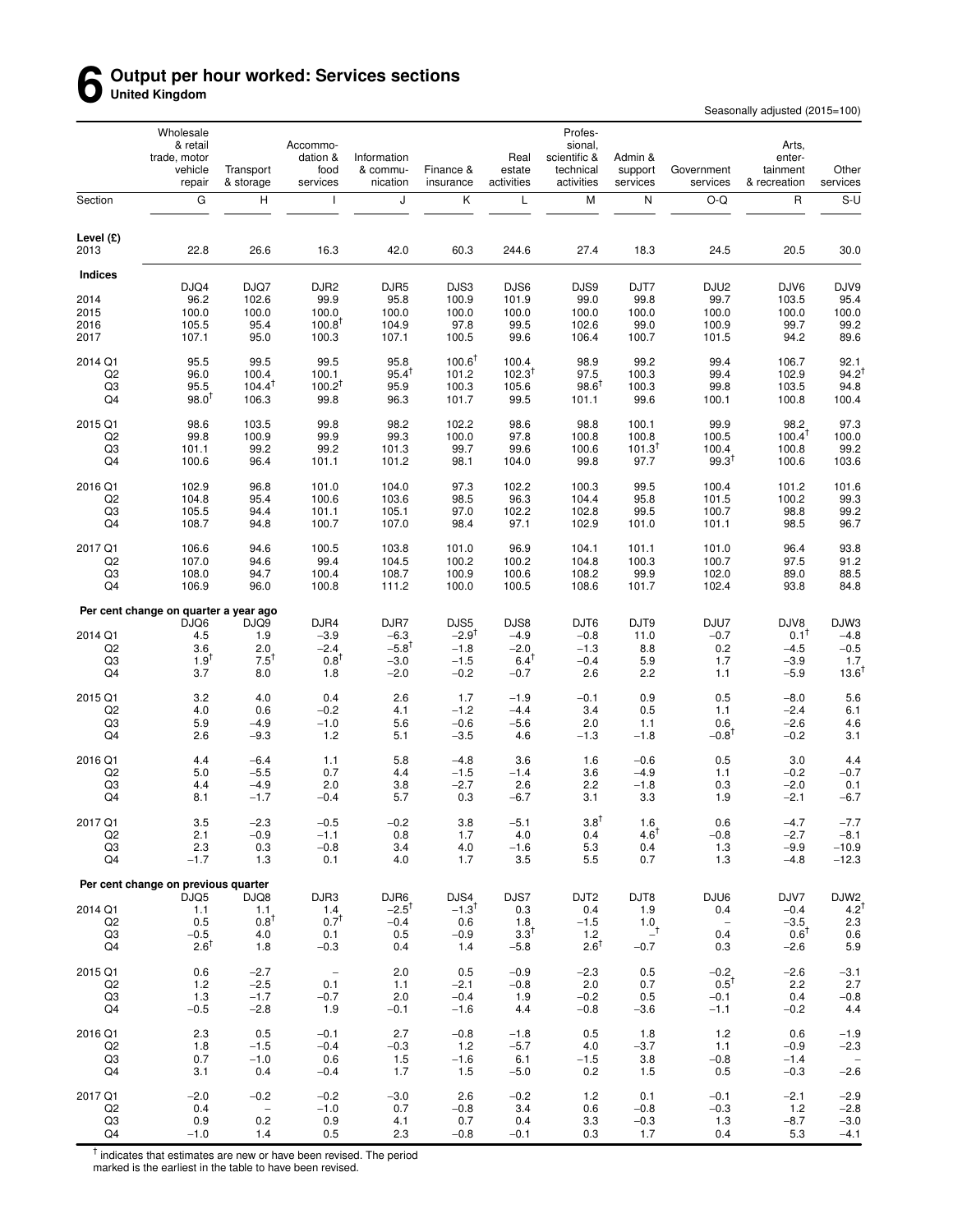### **7 Market sector productivity**

**United Kingdom**

Seasonally adjusted (2015=100)

|                                                   |                                           | Output per worker                                    |                                                          |                                            | Output per hour worked                   | Per cent change on<br>previous quarter<br>GYY9<br>0.2<br>$0.2$<br>0.5<br>0.3<br>0.5<br>$-1.0$ |  |  |  |
|---------------------------------------------------|-------------------------------------------|------------------------------------------------------|----------------------------------------------------------|--------------------------------------------|------------------------------------------|-----------------------------------------------------------------------------------------------|--|--|--|
|                                                   | Index                                     | Per cent change on<br>quarter a year ago             | Per cent change on<br>previous quarter                   | Index                                      | Per cent change on<br>quarter a year ago |                                                                                               |  |  |  |
| 2014<br>2015<br>2016<br>2017                      | GYY4<br>99.5<br>100.0<br>101.1<br>102.1   | GYY5<br>$\cdot\cdot$<br>$\cdots$<br><br>$\cdot\cdot$ | GYY6<br>$\ddotsc$<br>$\ddotsc$<br>$\ddotsc$<br>$\ddotsc$ | GYY7<br>99.4<br>100.0<br>101.2<br>102.3    | GYY8<br>$\ddotsc$<br><br>٠.<br>٠.        |                                                                                               |  |  |  |
| 2014 Q1<br>Q2<br>Q3<br>Q <sub>4</sub>             | 98.8<br>99.3<br>99.7<br>100.4             | 0.2<br>0.5<br>1.0<br>1.8                             | 0.2<br>0.5<br>0.4<br>0.7                                 | 98.9<br>99.1<br>99.6<br>99.9               | 0.1<br>1.0<br>1.2                        |                                                                                               |  |  |  |
| 2015 Q1<br>Q2<br>Q3<br>Q4                         | 99.8<br>100.6<br>99.9<br>$99.8^{\dagger}$ | 1.0<br>1.3<br>0.2<br>$-0.6$                          | $-0.6$<br>0.8<br>$-0.7$<br>$-0.1$                        | 99.9<br>100.4<br>100.4<br>$99.3^{\dagger}$ | 1.0<br>1.3<br>0.8<br>$-0.5$              |                                                                                               |  |  |  |
| 2016 Q1<br>Q2<br>Q <sub>3</sub><br>Q <sub>4</sub> | 100.3<br>100.7<br>101.2<br>102.1          | 0.5<br>0.1<br>1.3<br>2.3                             | 0.5<br>0.4<br>0.5<br>$0.9^1$                             | 100.4<br>100.9<br>101.4<br>102.1           | 0.5<br>0.5<br>1.0<br>2.8                 | $\begin{array}{c} 1.0 \\ 0.6 \end{array}$<br>$0.4$<br>$0.7$ <sup>†</sup>                      |  |  |  |
| 2017 Q1<br>Q2<br>Q3<br>Q <sub>4</sub>             | 101.9<br>101.8<br>102.3<br>102.4          | $1.7^{+}$<br>1.1<br>1.1<br>0.4                       | $-0.1$<br>$-0.1$<br>0.5<br>0.1                           | 101.6<br>101.5<br>102.6<br>103.4           | $1.3^{\dagger}$<br>0.6<br>1.2<br>1.3     | $-0.5$<br>$-0.2$<br>1.1<br>0.9                                                                |  |  |  |

<sup>†</sup>indicates that estimates are new or have been revised. The period marked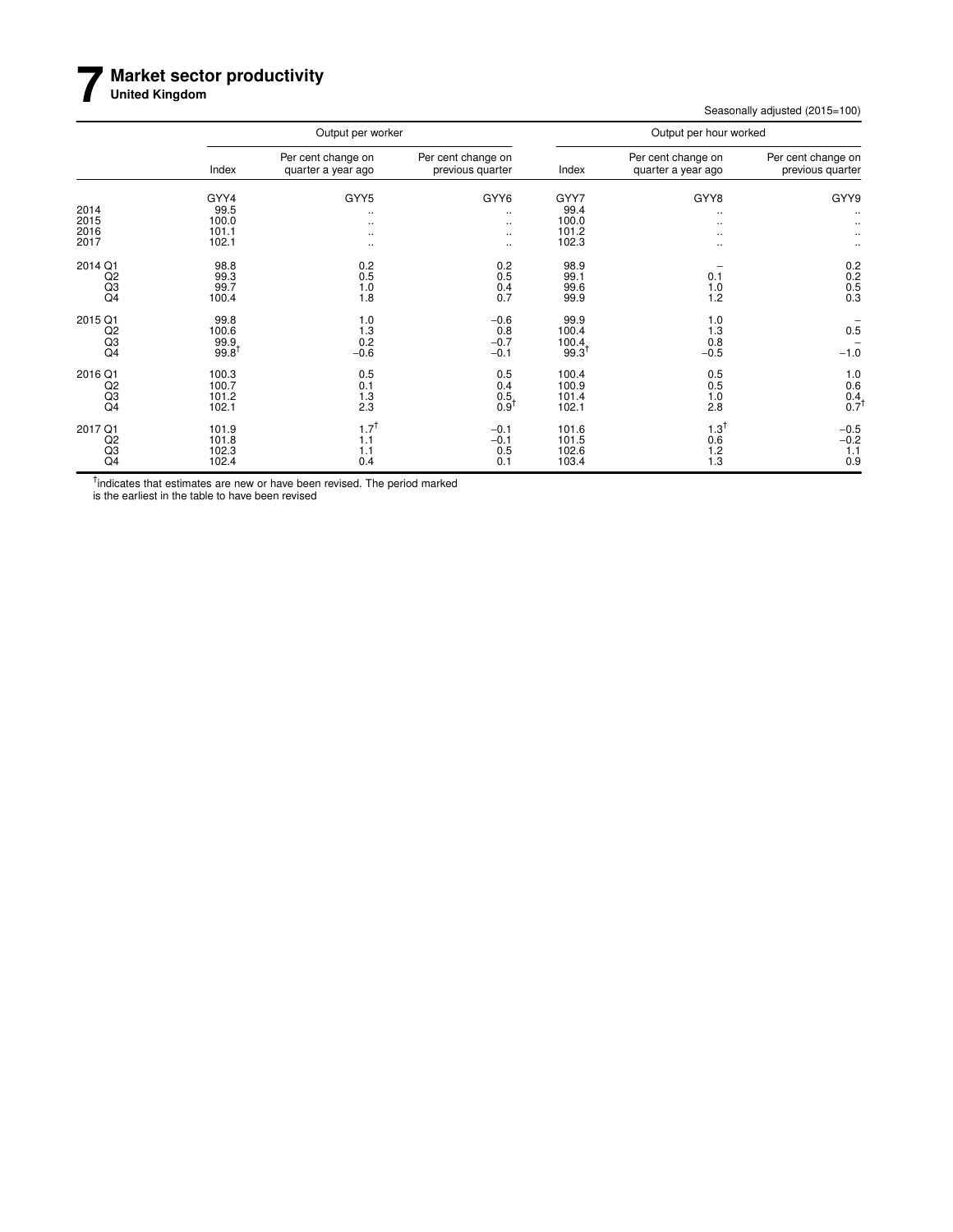### **8** Output per job and hour worked: Other industries<sup>1</sup><br> **8** United Kingdom **United Kingdom**

(2015=100)

|                                      |                                                      | Agriculture, forestry and fishing                         |                                                      | Construction                                              |
|--------------------------------------|------------------------------------------------------|-----------------------------------------------------------|------------------------------------------------------|-----------------------------------------------------------|
|                                      | Output per<br>job                                    | Output per hour<br>worked                                 | Output per<br>job                                    | Output per hour<br>worked                                 |
| Section                              | A                                                    | А                                                         | F                                                    | F                                                         |
| Level (£)<br>2013                    | 31 200                                               | 14.2                                                      | 46 300                                               | 24.0                                                      |
| Indices                              |                                                      |                                                           |                                                      |                                                           |
| 2001<br>2002<br>2003<br>2004<br>2005 | DJ4K<br>$93.2^{1}$<br>107.4<br>103.1<br>98.4<br>99.7 | DJJ9<br>$90.4^{\dagger}$<br>105.6<br>99.5<br>95.0<br>99.0 | DJD8<br>92.6<br>96.2<br>98.5<br>101.1<br>95.8        | DJP6<br>90.3<br>94.6<br>98.2<br>100.9<br>96.1             |
| 2006<br>2007<br>2008<br>2009<br>2010 | 95.2<br>92.6<br>95.6<br>88.8<br>83.1                 | 92.3<br>91.7<br>94.2<br>81.7<br>75.9                      | 95.3<br>94.4<br>91.5<br>82.6<br>94.7                 | 95.5<br>94.8<br>93.2<br>86.0<br>97.1                      |
| 2011<br>2012<br>2013<br>2014<br>2015 | 91.7<br>85.0<br>93.3<br>90.7<br>100.0                | 86.7<br>84.2<br>90.2<br>87.3<br>100.0                     | 97.1<br>91.1<br>92.4<br>97.8<br>100.0                | $101.3$<br>94.5<br>93.7<br>96.8 <sup>†</sup><br>100.0     |
| 2016<br>2017                         | 92.6<br>85.3                                         | 89.5<br>82.7                                              | 101.4<br>103.9                                       | 101.4<br>103.9                                            |
| Per cent change on previous year     |                                                      |                                                           |                                                      |                                                           |
| 2001<br>2002<br>2003<br>2004<br>2005 | DJ4L<br>2.7<br>15.2<br>$-4.0$<br>$-4.5$<br>1.3       | DJK2<br>6.0<br>16.8<br>$-5.7$<br>$-4.6$<br>4.2            | DJE2<br>$-0.2$<br>3.9<br>$\frac{2.3}{2.7}$<br>$-5.3$ | DJP8<br>0.1<br>$4.8$<br>$3.7$<br>$2.8$<br>$-4.8$          |
| 2006<br>2007<br>2008<br>2009<br>2010 | $-4.5$<br>$-2.7$<br>3.2<br>$-7.1$<br>$-6.4$          | $-6.7$<br>$-0.7$<br>2.8<br>$-13.3$<br>$-7.1$              | $-0.5$<br>$-1.0$<br>$-3.1$<br>$-9.7$<br>14.6         | $-0.6$<br>$-0.8$<br>$-1.7$ <sup>†</sup><br>$-7.7$<br>12.9 |
| 2011<br>2012<br>2013<br>2014<br>2015 | 10.3<br>$-7.3$<br>9.8<br>$-2.7$ <sup>t</sup><br>10.2 | 14.3<br>$-2.9$ <sup>†</sup><br>7.1<br>$-3.2$<br>14.5      | 2.5<br>$-6.1$<br>1.4<br>5.8<br>2.3                   | $4.3 - 6.7 - 0.9 - 3.3 - 3.3 - 3.3$                       |
| 2016<br>2017                         | $-7.4$<br>$-8.0$                                     | $-10.5$<br>$-7.5$                                         | 1.4<br>2.5                                           | $1.4$<br>2.5                                              |

1 Productivity figures for industry F are experimental<br><sup>†</sup>indicates that estimates are new or have been revised. The period marked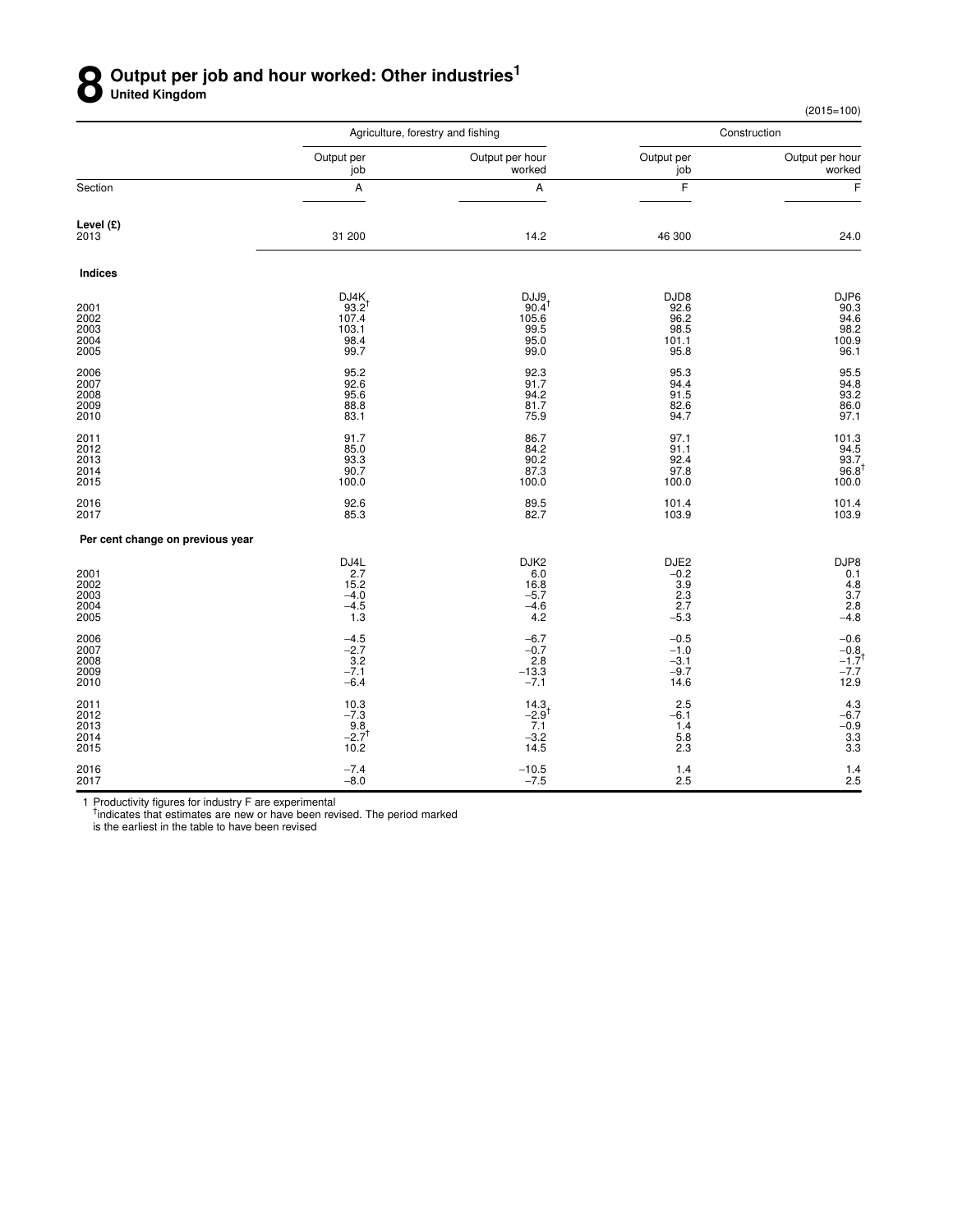# **9 Productivity measures by region**

(UK=100)

|                             |             | 2010  | 2011  | 2012  | 2013  | 2014  | 2015  | 2016  |
|-----------------------------|-------------|-------|-------|-------|-------|-------|-------|-------|
| <b>United Kingdom</b>       |             | 100.0 | 100.0 | 100.0 | 100.0 | 100.0 | 100.0 | 100.0 |
| Nominal GVA per filled job  |             |       |       |       |       |       |       |       |
| North East                  | <b>DJDO</b> | 84.8  | 86.2  | 86.3  | 85.6  | 87.1  | 86.6  | 88.1  |
| North West                  | DJDP        | 91.9  | 90.9  | 91.3  | 90.7  | 89.4  | 90.6  | 91.0  |
| Yorkshire and The Humber    | <b>DMBC</b> | 86.6  | 86.9  | 86.6  | 86.5  | 85.2  | 85.4  | 84.8  |
| East Midlands               | <b>DMBE</b> | 86.9  | 85.8  | 86.4  | 87.5  | 87.9  | 86.7  | 86.6  |
| <b>West Midlands</b>        | <b>DMDN</b> | 87.4  | 88.0  | 87.7  | 87.7  | 88.9  | 88.9  | 89.4  |
| East of England             | <b>DMDQ</b> | 97.7  | 97.1  | 95.9  | 96.1  | 95.9  | 96.2  | 95.7  |
| London                      | <b>DMGH</b> | 140.9 | 141.9 | 139.5 | 138.2 | 139.4 | 137.8 | 137.7 |
| South East                  | <b>DMGJ</b> | 106.8 | 105.7 | 106.2 | 106.7 | 105.6 | 106.6 | 104.4 |
| South West                  | <b>DMGK</b> | 89.0  | 87.4  | 88.5  | 88.0  | 88.1  | 87.6  | 88.9  |
| England                     | <b>DMGL</b> | 101.9 | 101.7 | 101.6 | 101.6 | 101.7 | 101.6 | 101.4 |
| Wales                       | <b>DMGM</b> | 79.2  | 81.6  | 81.5  | 82.3  | 79.7  | 80.6  | 81.3  |
| Scotland                    | <b>DMGX</b> | 96.6  | 96.4  | 95.8  | 96.9  | 97.3  | 97.4  | 98.3  |
| Northern Ireland            | <b>DMOA</b> | 84.2  | 86.5  | 89.7  | 87.5  | 87.0  | 88.0  | 87.8  |
| Nominal GVA per hour worked |             |       |       |       |       |       |       |       |
| North East                  | <b>DMOB</b> | 86.4  | 88.9  | 89.1  | 88.3  | 88.9  | 89.0  | 90.5  |
| North West                  | <b>DMOH</b> | 92.4  | 92.5  | 92.3  | 92.4  | 89.5  | 90.5  | 92.0  |
| Yorkshire and The Humber    | <b>DMOK</b> | 87.9  | 87.7  | 87.6  | 87.7  | 86.2  | 87.3  | 87.4  |
| East Midlands               | <b>DMOL</b> | 86.4  | 86.6  | 87.3  | 88.5  | 89.3  | 86.0  | 87.0  |
| <b>West Midlands</b>        | <b>DMON</b> | 86.6  | 88.3  | 87.5  | 87.5  | 88.4  | 86.9  | 88.6  |
| East of England             | <b>DMOO</b> | 98.9  | 98.4  | 97.2  | 96.9  | 97.9  | 97.8  | 96.5  |
| London                      | <b>DMOR</b> | 131.9 | 132.2 | 130.6 | 129.9 | 131.4 | 130.5 | 129.3 |
| South East                  | <b>DMOS</b> | 109.8 | 107.6 | 107.2 | 108.2 | 106.6 | 108.8 | 105.5 |
| South West                  | <b>DMOT</b> | 92.1  | 90.0  | 91.4  | 90.8  | 91.3  | 90.9  | 92.5  |
| England                     | <b>DMOV</b> | 101.7 | 101.6 | 101.4 | 101.5 | 101.5 | 101.4 | 101.3 |
| Wales                       | <b>DMOW</b> | 81.5  | 82.4  | 84.1  | 84.2  | 82.5  | 82.1  | 83.4  |
| Scotland                    | <b>DMOY</b> | 97.7  | 97.4  | 97.7  | 97.9  | 98.9  | 99.5  | 99.8  |
| Northern Ireland            | <b>DMWA</b> | 81.5  | 84.0  | 86.4  | 83.0  | 82.3  | 85.3  | 85.1  |
|                             |             |       |       |       |       |       |       |       |

<sup>†</sup>indicates that estimates are new or have been revised. The period marked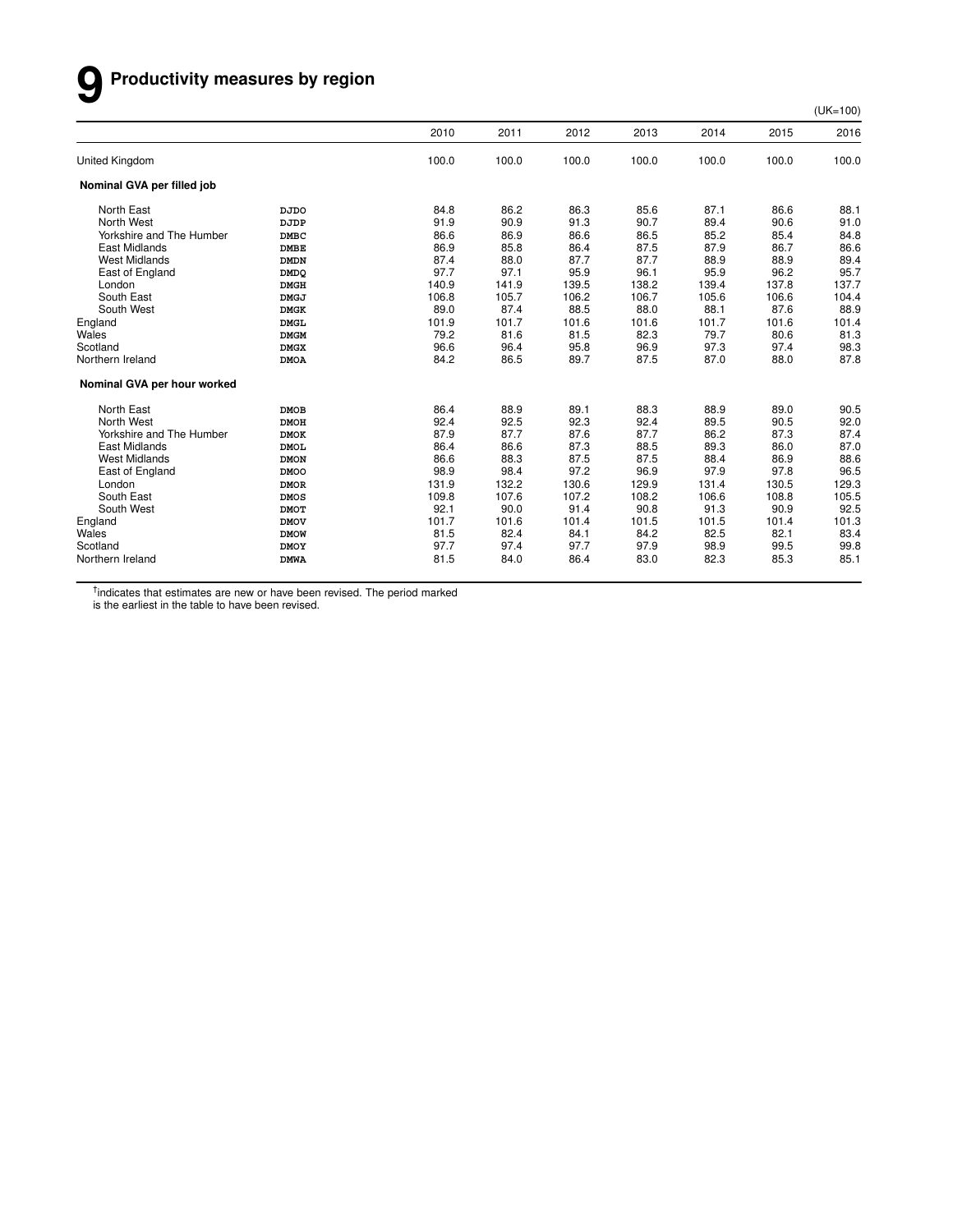# **10** Labour input indices: Workers, productivity jobs and productivity hours<br>
Secondary the Secondary Secondary Secondary Secondary Secondary Secondary Secondary Secondary Secondary Seconda<br>
Secondary Secondary Secondary S

Seasonally adjusted (2015=100)

|                                  |                                             | Whole economy            |                |                                |                      | Production                      | Manufacturing           |                        | Services<br>Productivity<br>hours<br>jobs<br>C<br>G-U<br>DK3V<br>DK <sub>2</sub> G<br>98.9<br>98.3<br>100.0<br>100.0<br>99.1<br>101.3<br>102.0<br>99.2 |                       |  |
|----------------------------------|---------------------------------------------|--------------------------|----------------|--------------------------------|----------------------|---------------------------------|-------------------------|------------------------|--------------------------------------------------------------------------------------------------------------------------------------------------------|-----------------------|--|
|                                  | Workers                                     | Jobs                     | Hours          | Ratio of<br>jobs to<br>workers | Productivity<br>jobs | Productivity<br>hours           | Productivity<br>jobs    | Productivity           |                                                                                                                                                        | Productivity<br>hours |  |
| Section                          | A-U                                         | A-U                      | A-U            | A-U                            | B-E                  | B-E                             | C                       |                        |                                                                                                                                                        | $G-U$                 |  |
| <b>Indices</b>                   |                                             |                          |                |                                |                      |                                 |                         |                        |                                                                                                                                                        |                       |  |
|                                  | <b>TXEL</b>                                 | <b>LNNM</b>              | <b>LZVA</b>    | <b>TXET</b>                    | DJW6                 | DK3S                            | DJW9                    |                        |                                                                                                                                                        | <b>DK56</b>           |  |
| 2014                             | 98.3                                        | 98.4                     | 98.5           | 100.1                          | 98.8                 | 98.9                            | 99.0                    |                        |                                                                                                                                                        | 98.1                  |  |
| 2015                             | 100.0                                       | 100.0                    | 100.0          | 100.0                          | 100.0                | 100.0                           | 100.0                   |                        |                                                                                                                                                        | 100.0                 |  |
| 2016<br>2017                     | 101.4<br>102.5                              | 101.2<br>102.2           | 101.4<br>102.5 | 99.8<br>99.7                   | 99.8<br>100.6        | $99.1^{\dagger}$<br>99.2        | 99.9<br>100.9           |                        |                                                                                                                                                        | 101.5<br>102.5        |  |
| 2014 Q1                          | 97.6                                        | 97.7                     | 97.5           | 100.1                          | 98.1                 | 98.6                            | 98.1                    | 98.3                   | 97.4                                                                                                                                                   | 97.0                  |  |
| Q2                               | 98.2                                        | 98.3                     | 98.4           | 100.2                          | 98.3                 | 98.7                            | 98.6                    | 98.9                   | 98.3                                                                                                                                                   | 98.0                  |  |
| Q3                               | 98.6                                        | 98.7                     | 98.8           | 100.1                          | $99.4^{\dagger}$     | 98.9                            | $99.7^{T}$              | $98.9^{+}$             | 98.6                                                                                                                                                   |                       |  |
| Q4                               | 98.9                                        | 99.0                     | 99.3           | 100.1                          | 99.5                 | $99.5^{\dagger}$                | 99.8                    | 99.4                   | $98.9^{†}$                                                                                                                                             | $\frac{98.5}{98.9}$   |  |
| 2015 Q1                          | 99.6                                        | 99.8                     | 99.6           | 100.1                          | 100.5                | 100.2                           | 100.7                   | 100.3                  | 99.6                                                                                                                                                   | 99.4                  |  |
| Q <sub>2</sub>                   | 99.5                                        | 99.5                     | 99.5           | 100.1                          | 100.1                | 100.1                           | 99.9                    | 99.7                   | 99.7                                                                                                                                                   | 99.5                  |  |
| Q3                               | 100.1                                       | 100.1                    | 99.6           | 99.9                           | 100.1                | 99.1                            | 99.8                    | 99.0                   | 100.2                                                                                                                                                  | 99.7                  |  |
| Q4                               | 100.8                                       | 100.6                    | 101.3          | 99.9                           | 99.3                 | 100.6                           | 99.5                    | 101.0                  | 100.6                                                                                                                                                  | 101.3                 |  |
| 2016 Q1                          | 100.9                                       | 100.7                    | 101.0          | 99.8                           | 99.5                 | 99.6                            | 99.4                    | 99.7                   | 100.7                                                                                                                                                  | 101.1                 |  |
| Q <sub>2</sub><br>Q <sub>3</sub> | 101.4<br>101.6                              | 101.2<br>101.4           | 101.2<br>101.6 | 99.8<br>99.9                   | 100.2<br>99.9        | 99.3<br>98.6                    | 100.5<br>100.0          | 99.5<br>98.8           | 101.3<br>101.6                                                                                                                                         | 101.2<br>101.9        |  |
| Q4                               | 101.7                                       | 101.5                    | 101.8          | 99.8                           | 99.7                 | 98.8                            | 99.7                    | 98.6                   | 101.5                                                                                                                                                  | 101.8                 |  |
| 2017 Q1                          | 102.1                                       | 101.8                    | 102.5          | 99.7                           | 99.4                 | 98.8                            | 99.6                    | 98.7                   | 101.7                                                                                                                                                  | 102.5                 |  |
| Q2                               | 102.5                                       | 102.2                    | 103.0          | 99.7                           | 100.3                | 99.7                            | 100.5                   | 99.5                   | 102.1                                                                                                                                                  | 102.8                 |  |
| Q3                               | 102.5                                       | 102.2                    | 102.5          | 99.7                           | 101.2                | 99.8                            | 101.7                   | 99.9                   | 102.0                                                                                                                                                  | 102.2                 |  |
| Q4                               | 102.8                                       | 102.5                    | 102.2          | 99.8                           | 101.4                | 98.7                            | 101.8                   | 98.6                   | 102.4                                                                                                                                                  | 102.3                 |  |
|                                  | Per cent change on quarter a year ago       |                          |                |                                |                      |                                 |                         |                        |                                                                                                                                                        |                       |  |
|                                  | DIW9                                        | <b>LNNO</b>              | LZVC           |                                | DJW8                 | DK3U                            | DJX3<br>$0.1^{\dagger}$ | <b>DK44</b>            | DK2I                                                                                                                                                   | <b>DK58</b>           |  |
| 2014 Q1<br>Q <sub>2</sub>        | 2.3<br>2.6                                  | 2.5<br>2.8               | 2.5<br>3.2     |                                | $-0.1$<br>0.6        | $-0.1$<br>0.4                   | 1.0                     | 0.2<br>0.8             | 2.5<br>2.8                                                                                                                                             | 2.2<br>$3.0\,$        |  |
| Q <sub>3</sub>                   | 2.4                                         | 2.5                      | 2.4            |                                | 0.6                  | $-0.9†$                         | 0.8                     | $-0.5$                 | $2.4^{\dagger}$                                                                                                                                        | 2.5                   |  |
| Q4                               | 2.2                                         | 2.2                      | 2.8            |                                | 0.6                  | 1.0                             | 1.1                     | 1.3                    | 2.2                                                                                                                                                    | 2.7                   |  |
| 2015 Q1                          | 2.1                                         | 2.1                      | 2.2            |                                | 2.5                  | 1.7                             | 2.7                     | 2.0                    | 2.2                                                                                                                                                    | 2.5                   |  |
| Q2                               | 1.3                                         | 1.2                      | 1.1            |                                | 1.8                  | 1.4                             | 1.4                     | 0.9                    | 1.4                                                                                                                                                    | 1.5                   |  |
| Q3                               | 1.6                                         | 1.4<br>1.6               | 0.8<br>2.1     |                                | 0.7                  | 0.1                             | 0.2<br>$-0.3$           | 0.1<br>$1.5^{\dagger}$ | 1.6<br>1.7                                                                                                                                             | 1.2                   |  |
| Q4                               | 1.9                                         |                          |                |                                | $-0.2$               | 1.2                             |                         |                        |                                                                                                                                                        | 2.4                   |  |
| 2016 Q1                          | 1.3                                         | 0.9                      | 1.4            |                                | $-1.1$               | $-0.6$                          | $-1.3$                  | $-0.7$                 | 1.1                                                                                                                                                    | 1.7                   |  |
| Q <sub>2</sub>                   | 2.0                                         | 1.7                      | 1.8            |                                | 0.2                  | $-0.8$                          | 0.5                     | $-0.2$                 | 1.6                                                                                                                                                    | 1.7                   |  |
| Q3<br>Q4                         | 1.5<br>0.9                                  | 1.4<br>0.8               | 1.9<br>0.4     |                                | $-0.2$<br>0.4        | $-0.5$<br>$-1.9$                | 0.2<br>0.1              | $-0.2$<br>$-2.4$       | 1.4<br>0.9                                                                                                                                             | 2.2<br>0.5            |  |
| 2017 Q1                          | 1.2                                         | 1.1                      | 1.6            |                                | $-0.1$               | $-0.8$                          | 0.2                     | $-1.0$                 | 1.0                                                                                                                                                    | 1.4                   |  |
| Q <sub>2</sub>                   | 1.1                                         | 1.0                      | 1.8            |                                |                      | 0.4                             | 0.1                     | 0.1                    | 0.8                                                                                                                                                    | 1.6                   |  |
| Q3                               | 0.9                                         | 0.8                      | 0.9            |                                | 1.3                  | 1.2                             | 1.7                     | 1.1                    | 0.4                                                                                                                                                    | 0.3                   |  |
| Q4                               | 1.0                                         | 1.0                      | 0.4            |                                | 1.7                  | $-0.1$                          | 2.2                     | $\qquad \qquad -$      | 0.9                                                                                                                                                    | 0.5                   |  |
|                                  | Per cent change on previous quarter<br>DIW8 |                          | <b>TXBU</b>    |                                | DJW7                 | DK3T                            | DJX2                    |                        | DK2H                                                                                                                                                   |                       |  |
| 2014 Q1                          | 0.8                                         | <b>TXAJ</b><br>0.8       | 0.9            |                                | $-0.8$               | 0.1                             | $-0.7^{\dagger}$        | DK3Y<br>0.2            | 0.7                                                                                                                                                    | DK57<br>$0.6\,$       |  |
| Q <sub>2</sub>                   | 0.6                                         | 0.6                      | 1.0            |                                | $0.3^{\dagger}$      | $0.1^{\dagger}$                 | 0.5                     | $0.5^{\dagger}$        | 0.9                                                                                                                                                    | 1.1                   |  |
| Q3                               | 0.4                                         | 0.4                      | 0.4            |                                | 1.0                  | 0.3                             | $1.1$                   | 0.1                    | 0.3                                                                                                                                                    | 0.5                   |  |
| Q4                               | 0.4                                         | 0.3                      | 0.5            |                                | 0.2                  | 0.6                             | 0.2                     | 0.5                    | 0.3                                                                                                                                                    | $0.4^{\dagger}$       |  |
| 2015 Q1                          | 0.7                                         | 0.8                      | 0.3            |                                | 1.0                  | 0.7                             | 0.8                     | 0.9                    | $0.7^{\dagger}$                                                                                                                                        | 0.5                   |  |
| Q <sub>2</sub>                   | $-0.1$                                      | $-0.2$                   | $-0.1$         |                                | $-0.4$               | $-0.1$                          | $-0.7$                  | $-0.6$                 | 0.1                                                                                                                                                    | 0.1                   |  |
| Q3                               | 0.7                                         | 0.5                      | 0.2            |                                | $\qquad \qquad -$    | $-1.0$                          | $-0.1$                  | $-0.7$                 | 0.5                                                                                                                                                    | 0.2                   |  |
| Q4                               | 0.7                                         | 0.6                      | 1.7            |                                | $-0.8$               | 1.6                             | $-0.3$                  | 2.0                    | 0.4                                                                                                                                                    | 1.6                   |  |
| 2016 Q1                          | 0.1                                         | $\overline{\phantom{m}}$ | $-0.4$         |                                | 0.2                  | $-1.1$                          | $-0.2$                  | $-1.3$                 | 0.1                                                                                                                                                    | $-0.3$                |  |
| Q2                               | 0.5                                         | 0.5                      | 0.3            |                                | 0.8                  | $-0.2$                          | 1.1                     | $-0.2$                 | 0.6                                                                                                                                                    | 0.1                   |  |
| Q3<br>Q4                         | 0.1<br>0.1                                  | 0.2<br>0.1               | 0.3<br>0.2     |                                | $-0.3$<br>$-0.2$     | $-0.7$<br>0.2                   | $-0.4$<br>$-0.4$        | $-0.7$<br>$-0.2$       | 0.3<br>$-0.1$                                                                                                                                          | $0.7\,$<br>$-0.1$     |  |
| 2017 Q1                          |                                             |                          | 0.8            |                                | $-0.3$               |                                 |                         |                        | 0.2                                                                                                                                                    | $0.7\,$               |  |
| Q <sub>2</sub>                   | 0.4<br>0.4                                  | 0.3<br>0.4               | 0.4            |                                | 0.9                  | $\overline{\phantom{m}}$<br>0.9 | $-0.1$<br>1.0           | 0.1<br>0.9             | 0.4                                                                                                                                                    | 0.3                   |  |
| Q3                               | $\overline{\phantom{a}}$                    | $\overline{\phantom{a}}$ | $-0.5$         |                                | 0.9                  | 0.1                             | 1.2                     | 0.3                    | $-0.1$                                                                                                                                                 | $-0.5$                |  |
| Q4                               | 0.3                                         | 0.3                      | $-0.3$         |                                | 0.2                  | $-1.1$                          | 0.1                     | $-1.3$                 | 0.4                                                                                                                                                    | 0.1                   |  |

<sup>†</sup>indicates that estimates are new or have been revised. The period marked